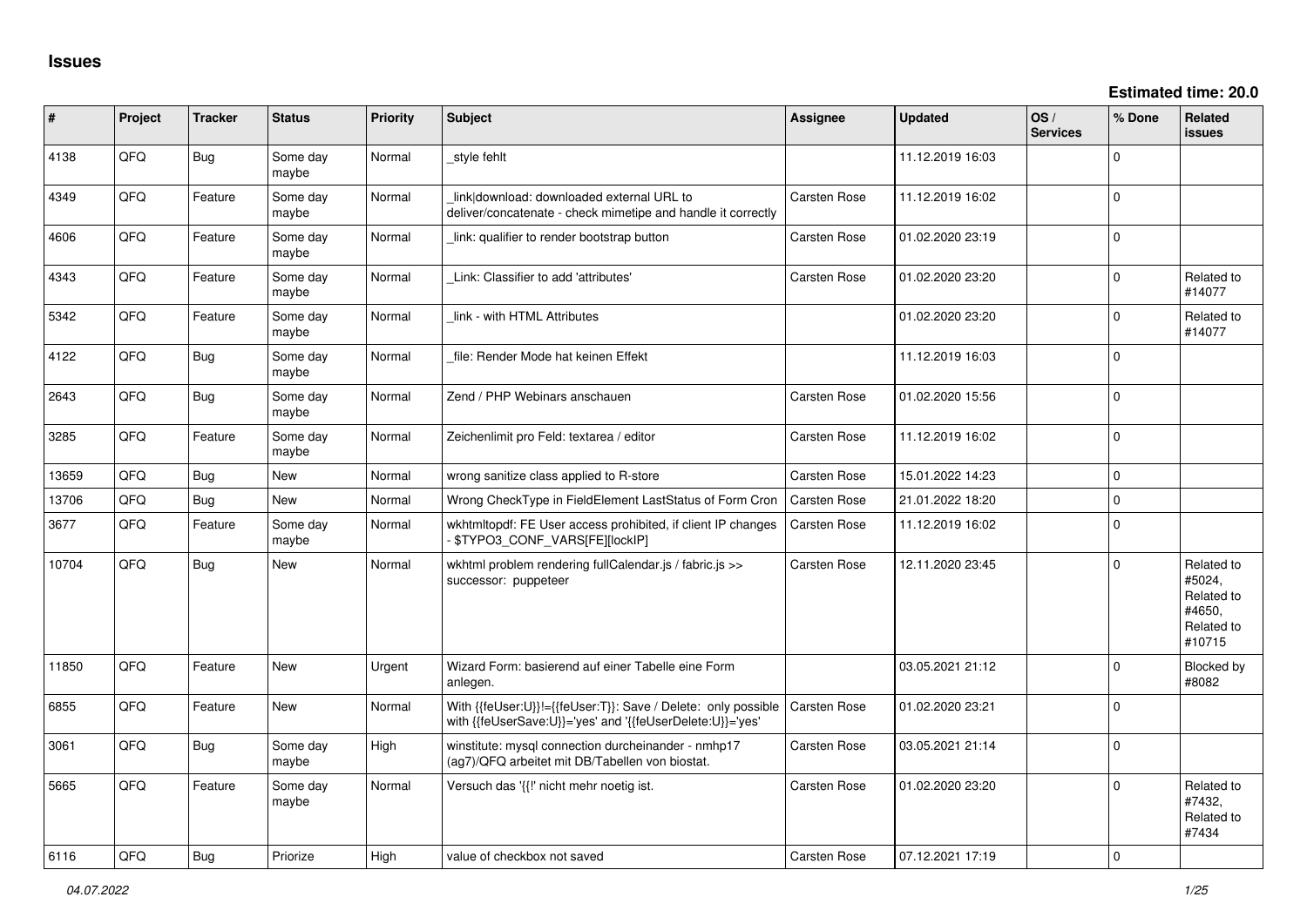| $\vert$ # | Project | <b>Tracker</b> | <b>Status</b>     | <b>Priority</b> | <b>Subject</b>                                                                   | <b>Assignee</b> | <b>Updated</b>   | OS/<br><b>Services</b> | % Done      | Related<br><b>issues</b>                                               |
|-----------|---------|----------------|-------------------|-----------------|----------------------------------------------------------------------------------|-----------------|------------------|------------------------|-------------|------------------------------------------------------------------------|
| 4652      | QFQ     | Feature        | Some day<br>maybe | Normal          | UZH CD: Weiterleitung auf benutzerdefinierte 403/404 Seite                       | Carsten Rose    | 01.02.2020 23:20 |                        | $\Omega$    |                                                                        |
| 13354     | QFQ     | Feature        | New               | Normal          | Using Websocket in QFQ                                                           | Carsten Rose    | 10.11.2021 15:47 |                        | $\mathbf 0$ |                                                                        |
| 5991      | QFQ     | Bug            | Some day<br>maybe | Normal          | URLs with ' ' or long parameter are problematic                                  | Carsten Rose    | 01.02.2020 23:19 |                        | 0           |                                                                        |
| 3332      | QFQ     | Feature        | Some day<br>maybe | Normal          | Uploads: Thumbnails, Details zum hochgeladenen File                              | Carsten Rose    | 11.12.2019 16:02 |                        | $\Omega$    | Related to<br>#3264,<br>Related to<br>#5333                            |
| 7119      | QFQ     | Feature        | New               | Normal          | Upload: scaleDownWidth, scaleDownHeight                                          | Carsten Rose    | 01.02.2020 23:21 |                        | 0           |                                                                        |
| 7175      | QFQ     | Feature        | New               | Normal          | Upload: md5 hash as filename                                                     | Carsten Rose    | 01.02.2020 23:21 |                        | $\mathbf 0$ |                                                                        |
| 5706      | QFQ     | <b>Bug</b>     | Some day<br>maybe | Normal          | upload: fileDestination needs to be sanatized                                    | Carsten Rose    | 01.02.2020 23:19 |                        | $\mathbf 0$ |                                                                        |
| 7850      | QFQ     | Feature        | New               | High            | Upload records: non 'pathFileName' column                                        | Carsten Rose    | 03.05.2021 21:14 |                        | 0           |                                                                        |
| 6704      | QFQ     | Feature        | Some day<br>maybe | Normal          | Upload Mode: Bilder in Notizen rechts sollen aktuellen<br>Upload repräsentieren. |                 | 01.02.2020 23:19 |                        | $\Omega$    | Related to<br>#3264                                                    |
| 5305      | QFQ     | Bug            | <b>New</b>        | Normal          | Upload FormElement: nicht disabled by readonly Form                              | Carsten Rose    | 16.06.2021 13:43 |                        | $\Omega$    | Related to<br>#9347,<br>Related to<br>#9834                            |
| 10793     | QFQ     | Feature        | In Progress       | Normal          | <b>Update NPM Packages</b>                                                       | Carsten Rose    | 07.09.2021 13:25 |                        | 30          |                                                                        |
| 9947      | QFQ     | Bug            | Priorize          | Normal          | Unwanted error message if missing 'typeAheadSqlPrefetch'                         | Carsten Rose    | 01.02.2020 10:13 |                        | $\Omega$    |                                                                        |
| 4197      | QFQ     | Feature        | Some day<br>maybe | Normal          | Unit Test fuer JSON Stream von QuickFormQuery.php ><br>doForm()                  | Carsten Rose    | 11.12.2019 16:03 |                        | $\mathbf 0$ |                                                                        |
| 13943     | QFQ     | <b>Bug</b>     | Priorize          | Normal          | unable to find formgroup                                                         | Enis Nuredini   | 28.05.2022 11:03 |                        | $\mathbf 0$ |                                                                        |
| 10661     | QFQ     | <b>Bug</b>     | In Progress       | Normal          | Typo3 Warnungen                                                                  | Carsten Rose    | 07.09.2021 13:23 |                        | $\Omega$    | Related to<br>#12440                                                   |
| 11320     | QFQ     | Feature        | Priorize          | Normal          | Typo3 Version 10 support                                                         | Carsten Rose    | 05.05.2021 22:09 |                        | $\mathbf 0$ |                                                                        |
| 12440     | QFQ     | Feature        | In Progress       | Normal          | Typo3 V10 upgrade (durchfuehren und testen)                                      | Carsten Rose    | 21.03.2022 09:53 |                        | 50          | Related to<br>#12357,<br>Related to<br>#12067,<br>Related to<br>#10661 |
| 7219      | QFG     | <b>Bug</b>     | New               | Normal          | typeSheadSql / typeAheadSqlPrefetch: change to curly<br>braces                   | Carsten Rose    | 01.02.2020 23:21 |                        | $\mathbf 0$ |                                                                        |
| 10588     | QFQ     | <b>Bug</b>     | New               | Normal          | typeahed Tag: Doku anpassen                                                      | Carsten Rose    | 12.11.2020 23:45 |                        | $\mathbf 0$ |                                                                        |
| 9077      | QFQ     | <b>Bug</b>     | New               | Normal          | typeAheadSql: report broken SQL                                                  | Carsten Rose    | 29.06.2022 22:35 |                        | 0           | Related to<br>#4018                                                    |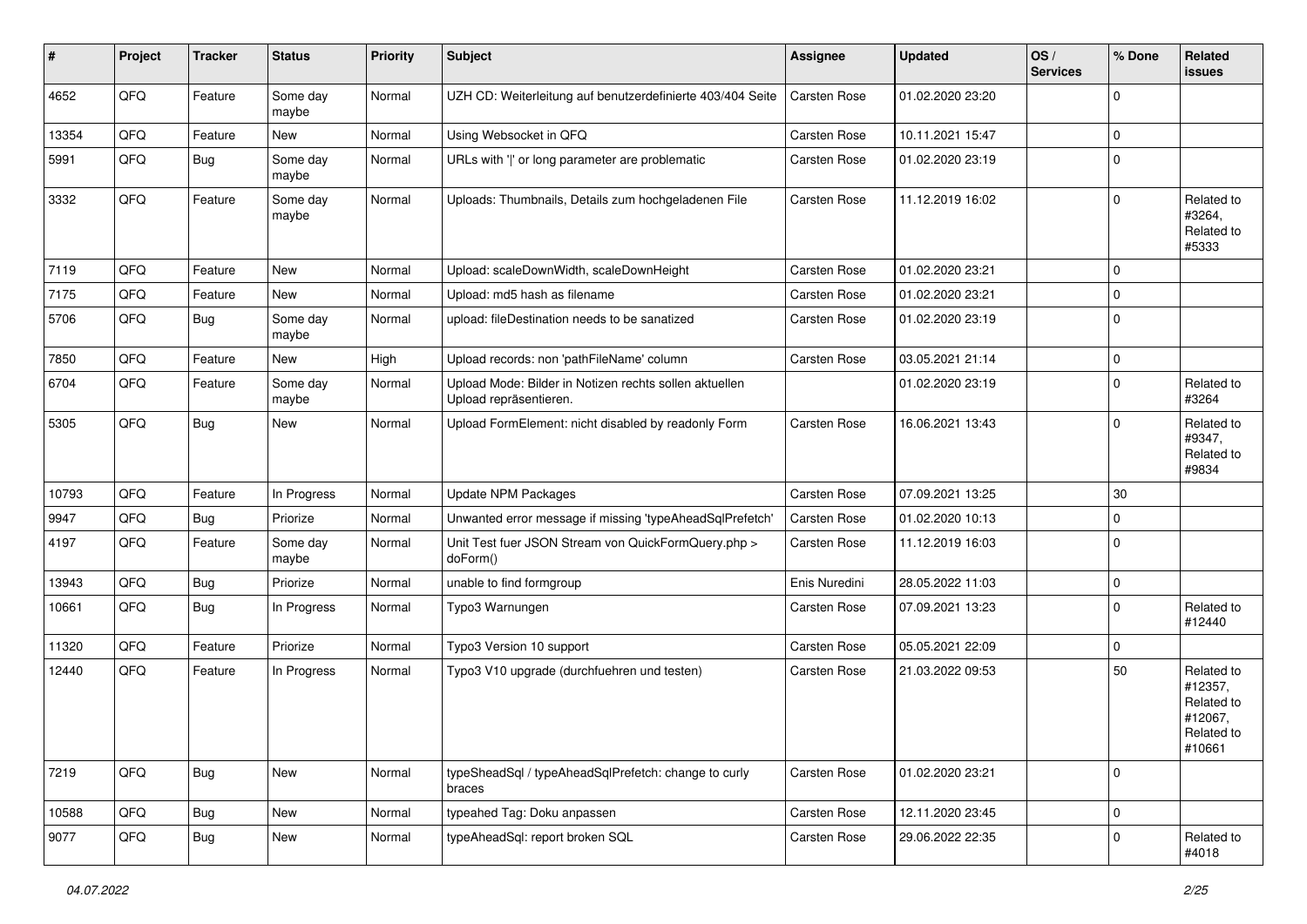| #     | Project    | <b>Tracker</b> | <b>Status</b>     | <b>Priority</b> | <b>Subject</b>                                                                                                                                           | <b>Assignee</b>     | <b>Updated</b>   | OS/<br><b>Services</b> | % Done       | Related<br><b>issues</b>                    |
|-------|------------|----------------|-------------------|-----------------|----------------------------------------------------------------------------------------------------------------------------------------------------------|---------------------|------------------|------------------------|--------------|---------------------------------------------|
| 9221  | QFQ        | Feature        | <b>New</b>        | Normal          | typeAhead: Zeichenlimite ausschalten                                                                                                                     | <b>Carsten Rose</b> | 29.06.2022 22:36 |                        | $\mathbf 0$  |                                             |
| 10116 | QFQ        | Feature        | Some day<br>maybe | Normal          | TypeAhead: Tag - show inside 'input' element                                                                                                             | Carsten Rose        | 16.09.2021 15:09 |                        | $\Omega$     |                                             |
| 10115 | QFQ        | Feature        | New               | Normal          | TypeAhead: static list                                                                                                                                   | Carsten Rose        | 26.02.2020 16:42 |                        | 100          |                                             |
| 4457  | QFQ        | <b>Bug</b>     | Priorize          | Normal          | typeahead: pressing return to select an item, saves the form<br>and closes the form.                                                                     | Benjamin Baer       | 03.01.2022 08:01 |                        | $\Omega$     | Related to<br>#4398                         |
| 4398  | QFQ        | Bug            | Some day<br>maybe | Normal          | Typeahead: mouse click in a prefilled input opens a single<br>item dropdown with the current value - click on it seems to<br>set the value, not the key. | Benjamin Baer       | 01.02.2020 23:20 |                        | $\Omega$     | Related to<br>#4457                         |
| 4018  | QFQ        | Feature        | New               | Normal          | typeahead: long query parameter / answer triggers 'Attack<br>detected' and purges current SIP storage.                                                   | <b>Carsten Rose</b> | 29.06.2022 22:46 |                        | $\Omega$     | Related to<br>#9077                         |
| 10640 | QFQ        | Bug            | New               | High            | TypeAhead Tag: FE editierbar trotz readOnly                                                                                                              | <b>Carsten Rose</b> | 03.05.2021 21:12 |                        | $\Omega$     | Related to<br>#7795                         |
| 5805  | <b>OFO</b> | Feature        | Some day<br>maybe | Normal          | TypeAHead SQL value instead of key stored                                                                                                                |                     | 01.02.2020 23:19 |                        | $\Omega$     | Related to<br>#5444                         |
| 3895  | QFQ        | <b>Bug</b>     | Some day<br>maybe | Normal          | typeahead pedantic: on lehrkredit Idap webpass - if only one<br>person is in dropdown, such person can't be selected                                     | <b>Carsten Rose</b> | 11.12.2019 16:03 |                        | $\Omega$     |                                             |
| 5894  | QFQ        | Feature        | Feedback          | Normal          | Typeahead in Report: show/hide rows dynamically                                                                                                          | <b>Carsten Rose</b> | 18.02.2022 08:50 |                        | $\mathbf{0}$ | Related to<br>#5893.<br>Related to<br>#5885 |
| 5895  | QFQ        | Feature        | Some day<br>maybe | Normal          | Tutorial: List of all QFQ Features                                                                                                                       |                     | 01.02.2020 23:19 |                        | $\Omega$     |                                             |
| 12400 | QFQ        | Feature        | New               | Normal          | Tutorial ist in QFQ Doku, Wird in der Suche gefunden, es<br>gibt aber kein Menupunkt - Inhalt ueberpruefen                                               | <b>Carsten Rose</b> | 03.05.2021 20:45 |                        | $\mathbf 0$  |                                             |
| 12187 | QFQ        | Bug            | New               | Normal          | Trigger FormAsFile() via Report: probably problem with multi<br>DB setup                                                                                 | Carsten Rose        | 20.03.2021 21:20 |                        | $\Omega$     |                                             |
| 8044  | QFQ        | Feature        | Priorize          | Normal          | Transaction: a) Form, b) Report                                                                                                                          | <b>Carsten Rose</b> | 05.05.2021 22:14 |                        | $\Omega$     | Related to<br>#8043                         |
| 9968  | QFQ        | Feature        | Priorize          | Normal          | Tooltip in Links for Developer                                                                                                                           | <b>Carsten Rose</b> | 01.02.2020 23:17 |                        | $\Omega$     |                                             |
| 7456  | QFQ        | <b>Bug</b>     | Some day<br>maybe | Low             | Todos in Code: solve or make ticket                                                                                                                      | <b>Carsten Rose</b> | 16.09.2021 15:10 |                        | $\Omega$     |                                             |
| 12664 | QFQ        | Feature        | New               | Normal          | TinyMCE: report/remove malicous HTML/JS Code                                                                                                             | <b>Carsten Rose</b> | 19.03.2022 17:47 |                        | $\Omega$     | Related to<br>#14320                        |
| 12632 | QFQ        | Feature        | New               | Normal          | TinyMCE: Prepare CSS classes for images                                                                                                                  | Carsten Rose        | 04.06.2021 14:35 |                        | 100          | Blocked by<br>#12186                        |
| 7239  | QFQ        | Feature        | New               | Normal          | TinyMCE: html tag whitelist                                                                                                                              | Carsten Rose        | 01.02.2020 23:21 |                        | $\Omega$     | Related to<br>#14320                        |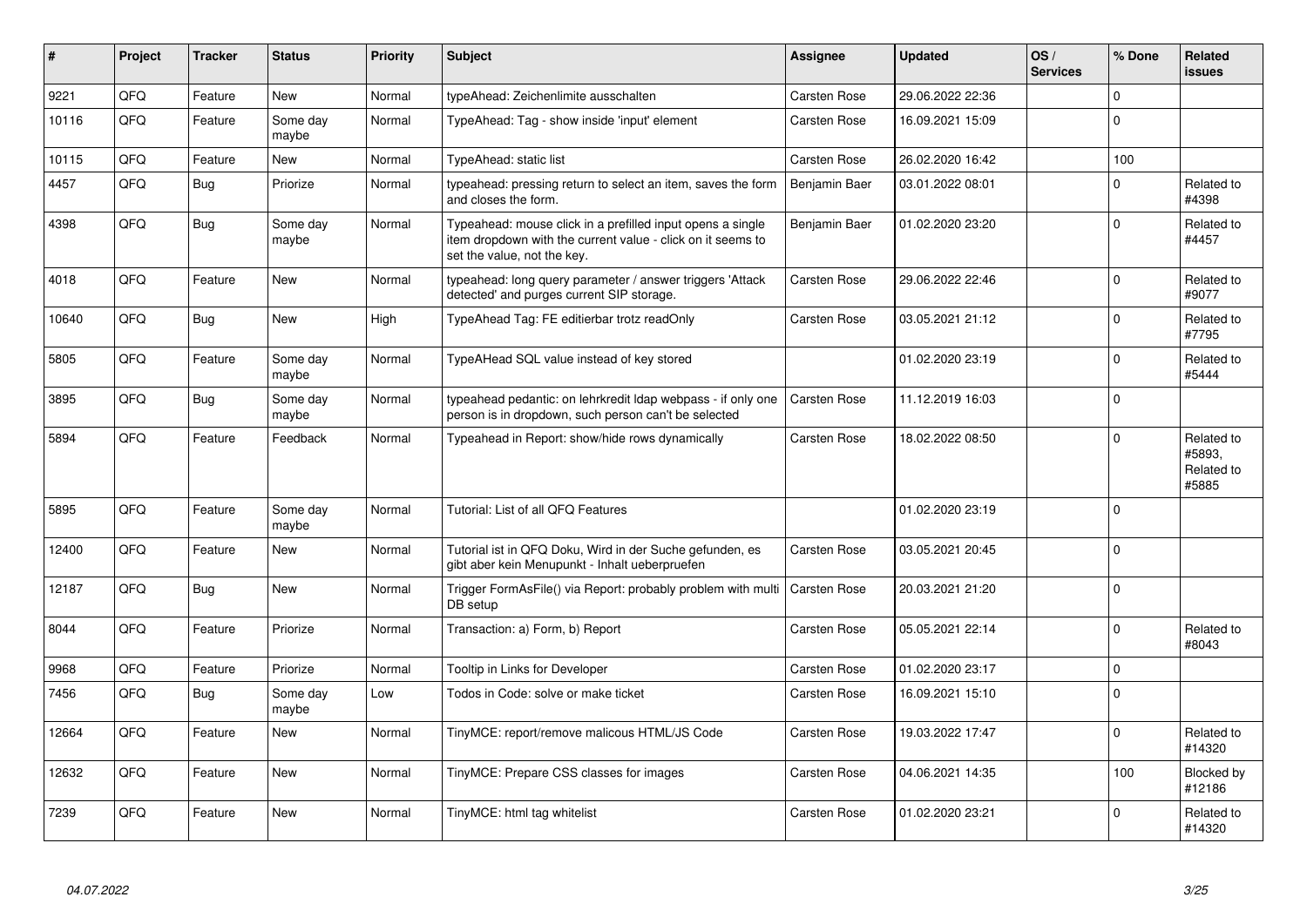| #     | Project | <b>Tracker</b> | <b>Status</b>     | <b>Priority</b> | Subject                                                                                                   | <b>Assignee</b>     | <b>Updated</b>   | OS/<br><b>Services</b> | % Done              | Related<br><b>issues</b>                    |
|-------|---------|----------------|-------------------|-----------------|-----------------------------------------------------------------------------------------------------------|---------------------|------------------|------------------------|---------------------|---------------------------------------------|
| 14463 | QFQ     | Support        | New               | Normal          | TinyMCE: FormElement.size = <width>,<height></height></width>                                             | Enis Nuredini       | 03.07.2022 17:52 |                        | $\mathbf 0$         | Related to<br>#14455                        |
| 14455 | QFQ     | Support        | New               | Normal          | TinyMCE: Activate save button after upload picture over<br>drag&drop                                      | Enis Nuredini       | 03.07.2022 17:53 |                        | $\mathbf 0$         | Related to<br>#14463                        |
| 12439 | QFQ     | Feature        | In Progress       | Normal          | TinyMCE Paste from Word & Character Count/Limit                                                           | Carsten Rose        | 05.05.2021 22:15 |                        | $\mathbf 0$         |                                             |
| 12186 | QFQ     | Feature        | New               | High            | TinyMCE Config für Objekte                                                                                | Carsten Rose        | 07.12.2021 17:19 |                        | $\mathbf 0$         | <b>Blocks</b><br>#12632                     |
| 10782 | QFQ     | Feature        | Feedback          | Normal          | Tiny MCE: Image Upload                                                                                    | Enis Nuredini       | 16.05.2022 23:16 |                        | $\mathbf 0$         | Related to<br>#12452                        |
| 9704  | QFQ     | Feature        | Some day<br>maybe | Normal          | Thumbnails Generieren beim Splitten von PDF Files                                                         | Carsten Rose        | 11.12.2019 16:01 |                        | $\mathbf 0$         |                                             |
| 5452  | QFQ     | Feature        | Some day<br>maybe | Normal          | Thumbnails from PDF: bad quality                                                                          |                     | 01.02.2020 23:20 |                        | $\mathbf 0$         |                                             |
| 7402  | QFQ     | <b>Bug</b>     | Some day<br>maybe | Normal          | thumbnail cache: outdated picture when permission denied<br>and permission resolved.                      |                     | 01.02.2020 23:20 |                        | $\mathbf 0$         |                                             |
| 4757  | QFQ     | Feature        | Some day<br>maybe | Normal          | Test subrecord: download links ok? Links ok?                                                              | Carsten Rose        | 01.02.2020 23:20 |                        | $\mathbf 0$         |                                             |
| 8056  | QFQ     | Feature        | Some day<br>maybe | Normal          | Termin Organisation (Reservation)                                                                         |                     | 01.02.2020 23:19 |                        | $\mathbf 0$         | Related to<br>#8658                         |
| 4816  | QFQ     | Feature        | Some day<br>maybe | Normal          | Templates for QFQ Reports (Tables, Radios, )                                                              |                     | 01.02.2020 23:20 |                        | $\mathbf 0$         |                                             |
| 10345 | QFQ     | Feature        | New               | Normal          | Templates - Patterns QFQ Style                                                                            |                     | 03.05.2021 21:01 |                        | $\Omega$            | Related to<br>#10713                        |
| 4549  | QFQ     | Bug            | Some day<br>maybe | Normal          | TemplateGroups: FE.type SELECT loose selected value<br>after save                                         | Carsten Rose        | 01.02.2020 23:20 |                        | $\mathbf 0$         | Related to<br>#4548,<br>Related to<br>#4771 |
| 3588  | QFQ     | <b>Bug</b>     | Some day<br>maybe | Normal          | templateGroup: versteckte Elemente werden weiterhin<br>gespeichert.                                       | Carsten Rose        | 11.12.2019 16:02 |                        | $\mathbf 0$         |                                             |
| 3385  | QFQ     | Feature        | Some day<br>maybe | Normal          | templateGroup: insert/update/delete non primary records                                                   | Carsten Rose        | 11.12.2019 16:02 |                        | $\mathbf 0$         |                                             |
| 7521  | QFQ     | Feature        | <b>New</b>        | Normal          | TemplateGroup: fe.type=upload                                                                             | <b>Carsten Rose</b> | 01.02.2020 23:21 |                        | $\mathbf 0$         | Related to<br>#9706                         |
| 3882  | QFQ     | <b>Bug</b>     | Some day<br>maybe | Normal          | templateGroup: disable 'add' if limit is reached - funktioniert<br>nicht wenn bereits records existierten | Carsten Rose        | 11.12.2019 16:03 |                        | 0                   |                                             |
| 12702 | QFQ     | <b>Bug</b>     | New               | High            | templateGroup: broken in multiDb Setup                                                                    | Carsten Rose        | 14.12.2021 16:02 |                        | $\mathsf{O}\xspace$ |                                             |
| 12045 | QFQ     | <b>Bug</b>     | New               | Normal          | templateGroup afterSave FE: Aufruf ohne<br>sqlHonorFormElements funktioniert nicht                        | Carsten Rose        | 18.02.2021 16:33 |                        | $\mathbf 0$         |                                             |
| 12716 | QFG     | Bug            | New               | Normal          | template group: Pattern only applied to first instance                                                    | Carsten Rose        | 19.03.2022 17:47 |                        | $\mathsf{O}\xspace$ |                                             |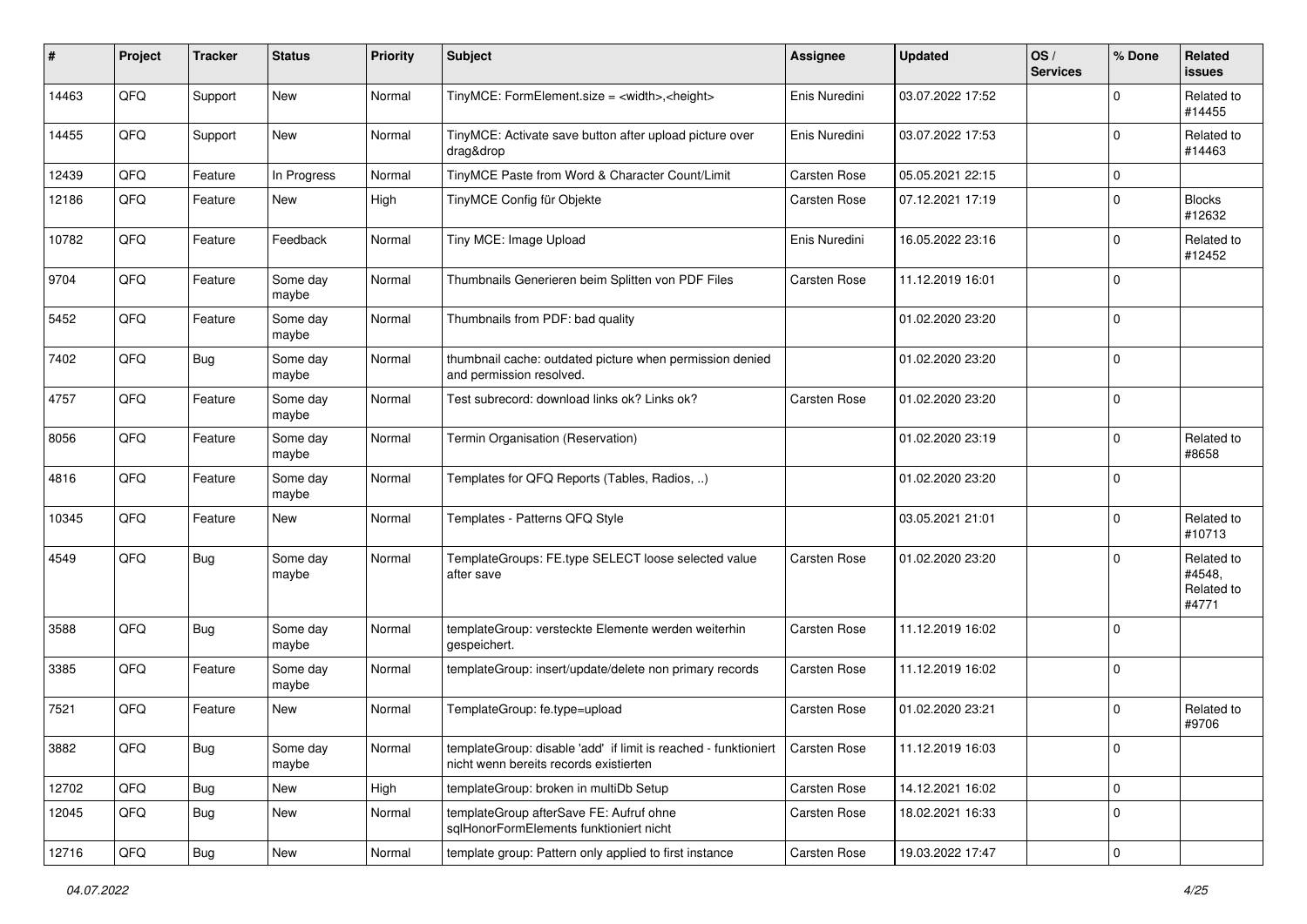| #     | Project | <b>Tracker</b> | <b>Status</b>     | <b>Priority</b> | <b>Subject</b>                                                                                       | <b>Assignee</b>                                        | <b>Updated</b>   | OS/<br><b>Services</b> | % Done       | Related<br><b>issues</b>                    |                      |
|-------|---------|----------------|-------------------|-----------------|------------------------------------------------------------------------------------------------------|--------------------------------------------------------|------------------|------------------------|--------------|---------------------------------------------|----------------------|
| 4445  | QFQ     | Feature        | Some day<br>maybe | Normal          | template group: Option to simulate fieldset                                                          |                                                        | 28.06.2021 14:11 |                        | $\Omega$     |                                             |                      |
| 10506 | QFQ     | <b>Bug</b>     | New               | High            | Template Group broken on MultiDB instance                                                            | <b>Carsten Rose</b>                                    | 03.05.2021 21:12 |                        | $\mathbf 0$  | Related to<br>#10505                        |                      |
| 6970  | QFQ     | Feature        | Some day<br>maybe | Normal          | tablesorter: default fuer 'sortReset' aendern von 'Ctrl' zu 'Alt'                                    | Benjamin Baer                                          | 01.02.2020 23:21 |                        | $\Omega$     |                                             |                      |
| 12679 | QFQ     | Feature        | <b>New</b>        | Normal          | tablesorter: custom column width                                                                     | Carsten Rose                                           | 16.06.2021 11:10 |                        | $\mathbf 0$  |                                             |                      |
| 11892 | QFQ     | Feature        | New               | Normal          | tablesorter: columns with links are hard to order - new<br>qualifier 'Y: <ord>'</ord>                | Enis Nuredini                                          | 23.03.2022 09:22 |                        | $\Omega$     |                                             |                      |
| 9130  | QFQ     | Feature        | Some day<br>maybe | Normal          | tablesorter: Automatic Row numbering / Zeilenummer                                                   | Benjamin Baer                                          | 01.02.2020 23:22 |                        | I٥           |                                             |                      |
| 10745 | QFQ     | Feature        | Some day<br>maybe | Normal          | <b>Tablesorter Excel Export</b>                                                                      | <b>Carsten Rose</b>                                    | 16.09.2021 15:09 |                        | l 0          |                                             |                      |
| 14304 | QFQ     | Bug            | <b>New</b>        | Normal          | table sorter view safer does not work                                                                | Carsten Rose                                           | 10.06.2022 11:49 |                        | $\mathbf 0$  |                                             |                      |
| 12584 | QFQ     | Feature        | Feedback          | Normal          | T3 v10 migration script: replace alias-patterns (v11)                                                | <b>Carsten Rose</b>                                    | 28.05.2022 11:12 |                        | 100          |                                             |                      |
| 4258  | QFQ     | Feature        | Some day<br>maybe | High            | <b>System Defaults: Forms</b>                                                                        | Carsten Rose                                           | 03.05.2021 21:14 |                        | $\Omega$     |                                             |                      |
| 3402  | QFQ     | Feature        | Some day<br>maybe | Normal          | Syntax Highlighting via CodeMirror                                                                   | Carsten Rose                                           | 11.12.2019 16:02 |                        | 100          | Related to<br>#3207                         |                      |
| 10114 | QFQ     | Feature        | New               | High            | Symbol (Link): 'G:' (Glyphicon) replaced by 'i:' (icon)                                              |                                                        | 07.12.2021 17:19 |                        | $\Omega$     | Related to<br>#3797,<br>Related to<br>#4194 |                      |
| 12520 | QFQ     | Bug            | <b>New</b>        | Normal          | Switch FE User: still active even FE User session expired                                            | <b>Carsten Rose</b>                                    | 19.03.2022 17:48 |                        | $\mathbf{0}$ |                                             |                      |
| 12477 | QFQ     | Feature        | New               | Normal          | Support for refactoring: Form, FormElement, diverse<br>Tabellen/Spalten, tt-content Records          | Carsten Rose                                           | 03.05.2021 20:45 |                        | l 0          |                                             |                      |
| 7574  | QFQ     | Bug            | <b>New</b>        | Normal          | Substitute error: form element not reported / dont parse<br>Form.note                                | Carsten Rose                                           | 01.02.2020 23:21 |                        | $\Omega$     |                                             |                      |
| 7281  | QFQ     | Bug            | Some day<br>maybe | Normal          | Subrecords: on large screen separator line too short                                                 |                                                        | 01.02.2020 23:19 |                        | $\Omega$     |                                             |                      |
| 12135 | QFQ     | Feature        | <b>New</b>        | Normal          | Subrecord: Notiz                                                                                     |                                                        | 24.04.2021 16:58 |                        | l o          |                                             |                      |
| 11955 | QFQ     | Feature        | New               | Normal          | subrecord: new title option to set <th> attributes - e.g. to<br/>customize tablesorter options.</th> | attributes - e.g. to<br>customize tablesorter options. | Carsten Rose     | 03.05.2021 20:47       |              | $\Omega$                                    | Related to<br>#11775 |
| 8187  | QFQ     | Feature        | New               | Normal          | Subrecord: enable/hide new button - make new/edit/delete<br>customizeable.                           | Carsten Rose                                           | 06.03.2021 18:44 |                        | l 0          | Related to<br>#11326                        |                      |
| 3432  | QFQ     | Feature        | New               | Normal          | subrecord: dynamicUpdate                                                                             | Carsten Rose                                           | 11.06.2020 21:10 |                        | $\mathbf 0$  | Related to<br>#5691                         |                      |
| 11775 | QFQ     | Feature        | New               | Normal          | Subrecord Tooltip pro Feld                                                                           | Carsten Rose                                           | 18.12.2020 15:22 |                        | $\mathbf 0$  | Related to<br>#11955                        |                      |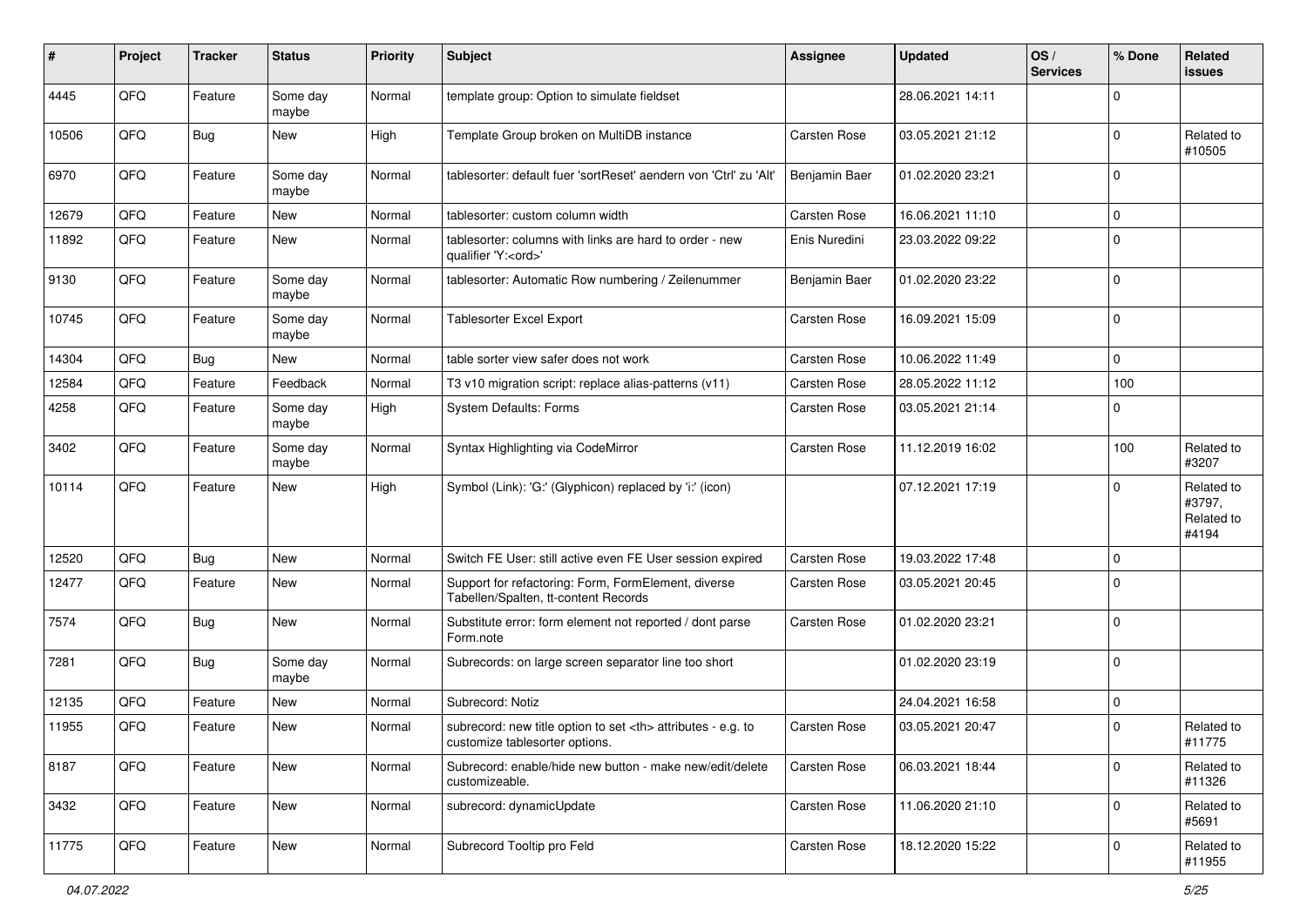| ∦     | Project | <b>Tracker</b> | <b>Status</b>     | <b>Priority</b> | <b>Subject</b>                                                                                     | <b>Assignee</b>     | <b>Updated</b>   | OS/<br><b>Services</b> | % Done      | Related<br><b>issues</b>                      |
|-------|---------|----------------|-------------------|-----------------|----------------------------------------------------------------------------------------------------|---------------------|------------------|------------------------|-------------|-----------------------------------------------|
| 12413 | QFQ     | Feature        | <b>New</b>        | Normal          | STORE_TYPO3: enhance for {{be_users.email:T}},<br>{{fe users.email:T}}                             | Carsten Rose        | 03.05.2021 20:45 |                        | $\Omega$    | Related to<br>#12412,<br>Related to<br>#10012 |
| 9173  | QFQ     | <b>Bug</b>     | Priorize          | Urgent          | Stale Record Lock: Firefox                                                                         | <b>Carsten Rose</b> | 03.05.2021 21:14 |                        | $\Omega$    | Related to<br>#9789                           |
| 10081 | QFQ     | <b>Bug</b>     | <b>New</b>        | High            | Stale record lock after 'forbidden' character                                                      | <b>Carsten Rose</b> | 03.05.2021 21:12 |                        | $\Omega$    | Related to<br>#10082,<br>Related to<br>#9789  |
| 9129  | QFQ     | Feature        | New               | Normal          | sqlValidate: Message as notification, not as error                                                 | Carsten Rose        | 01.02.2020 23:22 |                        | $\Omega$    | Related to<br>#9128                           |
| 4026  | QFQ     | Feature        | Some day<br>maybe | Normal          | sqlLog.sql: log number of FE.id                                                                    | Carsten Rose        | 11.12.2019 16:03 |                        | $\Omega$    | Related to<br>#5458                           |
| 3941  | QFQ     | Feature        | Some day<br>maybe | Normal          | sqlAfter: es sollten mehrere moeglich sein                                                         | Carsten Rose        | 11.12.2019 16:03 |                        | $\Omega$    | Related to<br>#3942                           |
| 12504 | QFQ     | Feature        | Priorize          | Normal          | sql.log: report fe.id                                                                              | <b>Carsten Rose</b> | 05.05.2021 22:09 |                        | $\Omega$    |                                               |
| 4050  | QFQ     | Feature        | New               | Normal          | sql.log: 1) FormElement ID which causes a specific action,<br>2) Result in the same row.           | Carsten Rose        | 15.04.2020 11:35 |                        | $\Omega$    | Related to<br>#5458                           |
| 12545 | QFQ     | <b>Bug</b>     | <b>New</b>        | Urgent          | sql.log not created / updated                                                                      | Carsten Rose        | 14.12.2021 16:02 |                        | $\Omega$    |                                               |
| 8806  | QFQ     | Feature        | New               | Normal          | SQL Function nl2br                                                                                 | <b>Carsten Rose</b> | 01.02.2020 23:22 |                        | $\Omega$    |                                               |
| 9928  | QFQ     | Feature        | Priorize          | Normal          | SpecialColumnName: a) Deprecated: ' AS "_+tag " ', b)<br>New: ' AS "_ <tag1><tag2>"'</tag2></tag1> | <b>Carsten Rose</b> | 01.02.2020 23:17 |                        | $\Omega$    | Related to<br>#9929                           |
| 7683  | QFQ     | Feature        | New               | Normal          | Special column names in '{{ SELECT  AS link }}' should<br>be detected                              | Carsten Rose        | 01.02.2020 23:21 |                        | $\Omega$    |                                               |
| 4442  | QFQ     | Feature        | Some day<br>maybe | Normal          | Special Column Name: _link - new symbol G (Glyph) to<br>choose any available symbol                |                     | 11.12.2019 16:02 |                        | $\Omega$    |                                               |
| 12512 | QFQ     | <b>Bug</b>     | New               | Normal          | Some MySQL Installation can't use 'stored procedures'                                              | <b>Carsten Rose</b> | 19.03.2022 17:48 |                        | $\Omega$    |                                               |
| 12532 | QFQ     | Feature        | New               | High            | SIP-Parameter bei Seitenaufruf in Browser-Console<br>anzeigen                                      | Carsten Rose        | 07.12.2021 17:19 |                        | $\Omega$    | Related to<br>#11893,<br>Related to<br>#14187 |
| 9707  | QFQ     | Feature        | <b>New</b>        | Normal          | SIP security: encode pageld and check pageld on decode                                             | <b>Carsten Rose</b> | 01.02.2020 23:22 |                        | $\mathbf 0$ |                                               |
| 9121  | QFQ     | <b>Bug</b>     | Priorize          | High            | sip links have r and __dbIndexData set                                                             | Carsten Rose        | 12.06.2021 10:41 |                        | $\Omega$    |                                               |
| 7107  | QFQ     | Feature        | Some day<br>maybe | Normal          | Showcase Registration Tool: Anmeldung / Administration :<br>Liste Anmeldungen / Emaileinaldung     | Carsten Rose        | 11.12.2019 16:01 |                        | $\Omega$    |                                               |
| 3537  | QFQ     | Feature        | Some day<br>maybe | Low             | SHOW COLUMNS FROM tableName - Extend '{{!'<br>definition                                           | Carsten Rose        | 11.12.2019 16:02 |                        | $\Omega$    |                                               |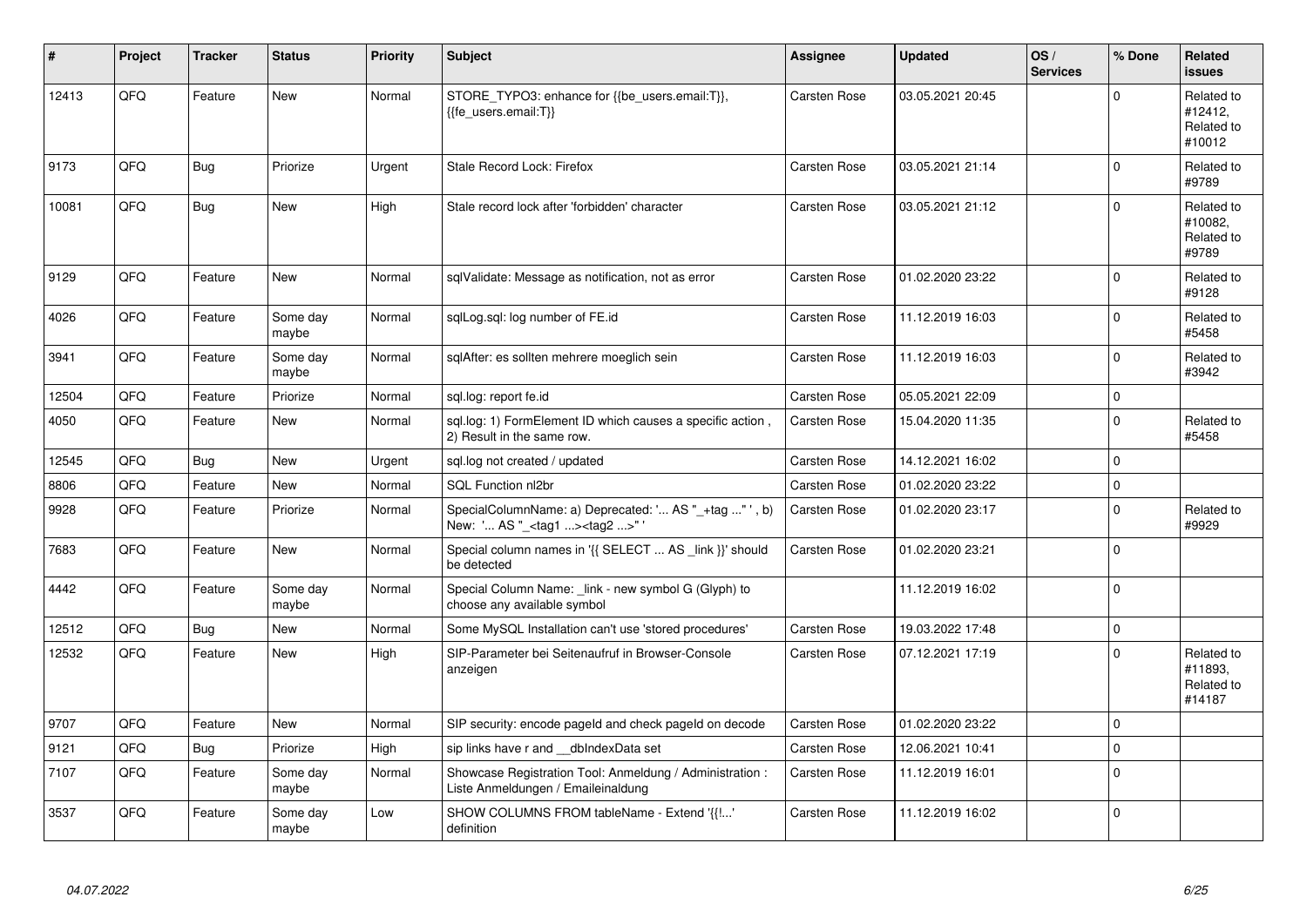| #     | Project | <b>Tracker</b> | <b>Status</b>     | <b>Priority</b> | <b>Subject</b>                                                                                     | Assignee      | <b>Updated</b>   | OS/<br><b>Services</b> | % Done      | Related<br><b>issues</b> |
|-------|---------|----------------|-------------------|-----------------|----------------------------------------------------------------------------------------------------|---------------|------------------|------------------------|-------------|--------------------------|
| 8963  | QFQ     | Feature        | Priorize          | Normal          | Setting values in a store: flexible way                                                            | Carsten Rose  | 05.05.2021 22:10 |                        | $\Omega$    | Related to<br>#8975      |
| 4551  | QFQ     | Feature        | Some day<br>maybe | Normal          | Set 'pills' via dynamicUpdate to show/hide/disabled                                                |               | 01.02.2020 23:20 |                        | $\Omega$    | Related to<br>#3752      |
| 4956  | QFQ     | Feature        | Some day<br>maybe | Normal          | Sendmail: Benutzerdefinierte Headers                                                               | Carsten Rose  | 11.12.2019 16:02 |                        | $\Omega$    |                          |
| 7014  | QFQ     | Bug            | New               | Normal          | Sending invalid emails succeeds when<br>debug.redirectAllMailTo is set                             | Carsten Rose  | 01.02.2020 23:21 |                        | $\Omega$    |                          |
| 11080 | QFQ     | Feature        | <b>New</b>        | Normal          | Send MQTT messages                                                                                 | Carsten Rose  | 29.08.2020 19:49 |                        | 0           |                          |
| 13899 | QFQ     | Bug            | ToDo              | Normal          | Selenium: zum laufen bringen                                                                       | Enis Nuredini | 25.03.2022 10:24 |                        | $\Omega$    |                          |
| 13900 | QFQ     | Feature        | Priorize          | Normal          | Selenium: Check das Cookie/PDF funktioniert                                                        | Enis Nuredini | 25.03.2022 12:45 |                        | 0           |                          |
| 14227 | QFQ     | Feature        | <b>New</b>        | Normal          | Selenium Konkurrenz: cypress.io                                                                    | Enis Nuredini | 28.05.2022 11:02 |                        | $\Omega$    |                          |
| 7616  | QFQ     | <b>Bug</b>     | Priorize          | Normal          | Selectlist with Enum & Dynamic Update                                                              | Carsten Rose  | 01.02.2020 10:13 |                        | $\Omega$    |                          |
| 7519  | QFQ     | Feature        | New               | Normal          | Select: Multi                                                                                      | Carsten Rose  | 01.02.2020 23:22 |                        | 0           |                          |
| 7730  | QFQ     | Feature        | Priorize          | Normal          | SELECT Box: title in between                                                                       | Benjamin Baer | 01.02.2020 23:22 |                        | $\Omega$    |                          |
| 11076 | QFQ     | Feature        | In Progress       | Normal          | SELECT  AS websocket                                                                               | Carsten Rose  | 30.08.2020 17:49 |                        | $\mathbf 0$ |                          |
| 3727  | QFQ     | Feature        | <b>New</b>        | High            | Security: Session Hijacking erschweren                                                             | Carsten Rose  | 03.05.2021 21:14 |                        | $\mathbf 0$ |                          |
| 880   | QFQ     | Feature        | Some day<br>maybe | Urgent          | Security: PHP, SQL Injection, XSS                                                                  |               | 03.05.2021 21:14 |                        | $\Omega$    | Related to<br>#14320     |
| 5428  | QFQ     | Feature        | Some day<br>maybe | Normal          | secure thumbnail: late render on access.                                                           | Carsten Rose  | 01.02.2020 23:20 |                        | $\Omega$    |                          |
| 5366  | QFQ     | Feature        | Priorize          | Normal          | Saving with keyboard shortcuts                                                                     | Benjamin Baer | 21.03.2022 09:47 |                        | 0           |                          |
| 12974 | QFQ     | Bug            | New               | High            | Sanitize Queries in Action-Elements                                                                | Carsten Rose  | 07.12.2021 17:19 |                        | $\Omega$    |                          |
| 9394  | QFQ     | Feature        | Priorize          | Normal          | REST: allow for non numerical ids in get requests                                                  | Carsten Rose  | 05.05.2021 22:10 |                        | 0           |                          |
| 7921  | QFQ     | Feature        | Some day<br>maybe | Normal          | Rest API Export: URL kuerzer machen                                                                |               | 01.02.2020 23:19 |                        | $\Omega$    |                          |
| 14028 | QFQ     | Feature        | New               | Normal          | Required notification: visual nicer                                                                | Enis Nuredini | 28.05.2022 11:01 |                        | $\Omega$    |                          |
| 4454  | QFQ     | Bug            | Some day<br>maybe | Normal          | Required Elements: multiple elements in a row - whole row<br>marked if only one input is empty.    | Benjamin Baer | 01.02.2020 23:20 |                        | $\Omega$    |                          |
| 9855  | QFQ     | Bug            | <b>New</b>        | Normal          | <b>Required Check</b>                                                                              |               | 01.02.2020 15:56 |                        | $\Omega$    |                          |
| 5129  | QFQ     | Feature        | Some day<br>maybe | Normal          | Reports: SQL fuer x Achse und y Achse                                                              |               | 11.12.2019 16:02 |                        | $\Omega$    |                          |
| 5345  | QFQ     | Feature        | <b>New</b>        | Normal          | Report: UPDATE / INSERT / DELETE statements should<br>trigger subqueries, depending on the result. | Carsten Rose  | 27.05.2020 16:11 |                        | $\Omega$    |                          |
| 9811  | QFQ     | Feature        | <b>New</b>        | Normal          | Report: tag every n'th row                                                                         | Carsten Rose  | 01.02.2020 23:22 |                        | $\Omega$    |                          |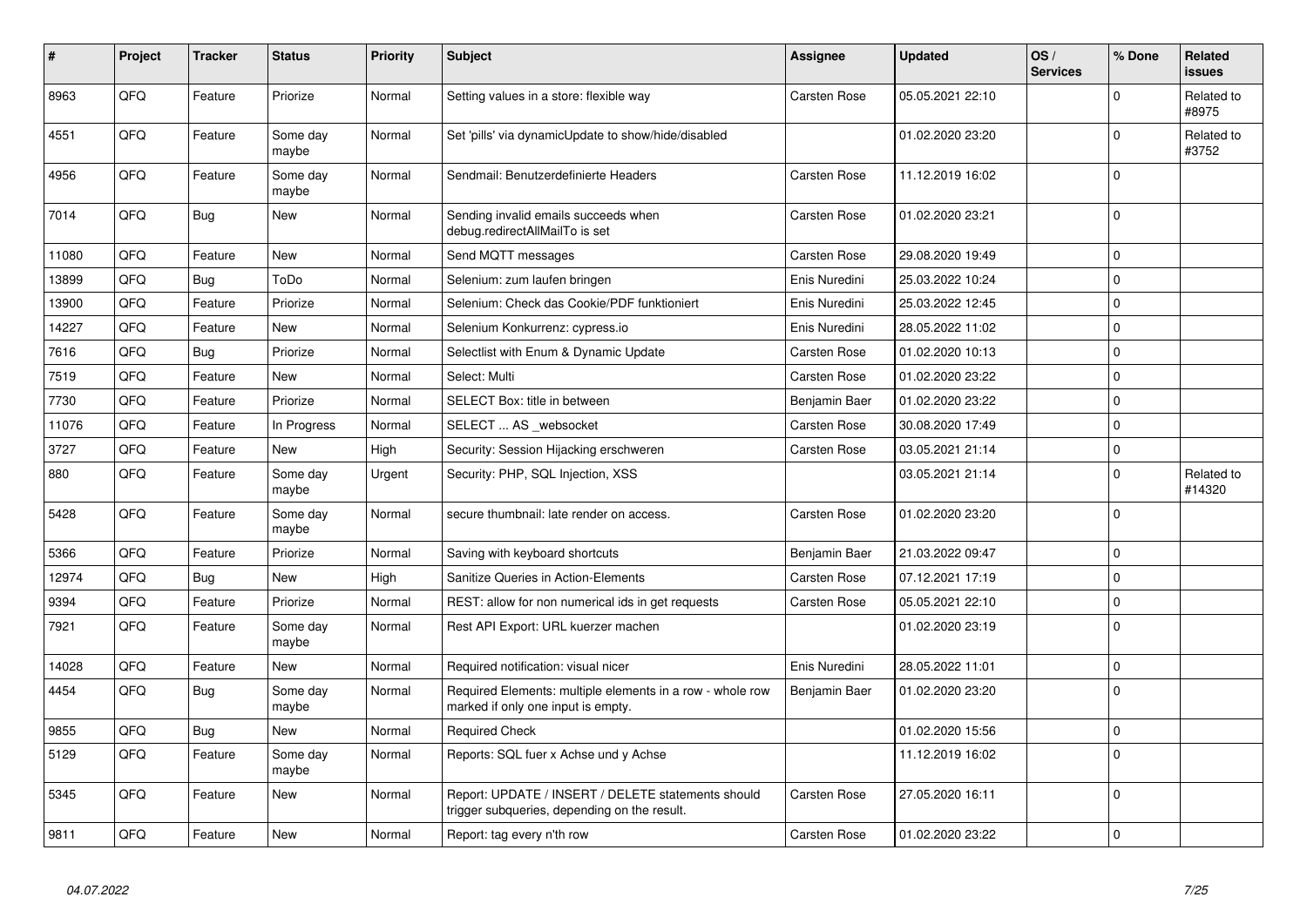| $\vert$ # | Project | <b>Tracker</b> | <b>Status</b>     | <b>Priority</b> | <b>Subject</b>                                                                               | Assignee            | <b>Updated</b>   | OS/<br><b>Services</b> | % Done              | Related<br><b>issues</b>                                               |
|-----------|---------|----------------|-------------------|-----------------|----------------------------------------------------------------------------------------------|---------------------|------------------|------------------------|---------------------|------------------------------------------------------------------------|
| 4435      | QFQ     | Feature        | Some day<br>maybe | Normal          | Report: striptags - specify allowed tags                                                     |                     | 01.02.2020 23:20 |                        | $\Omega$            |                                                                        |
| 14323     | QFQ     | <b>Bug</b>     | In Progress       | Normal          | Report: render=both single - no impact                                                       | Carsten Rose        | 19.06.2022 18:31 |                        | $\mathbf 0$         |                                                                        |
| 3991      | QFQ     | Feature        | Some day<br>maybe | Normal          | report: Columnname '_skipWrap' skips 'fbeg', 'fend'                                          | Carsten Rose        | 11.12.2019 16:03 |                        | $\mathbf 0$         |                                                                        |
| 9052      | QFQ     | Feature        | Feedback          | High            | Report: CodeMirror with SQL Syntax Highlight in FE                                           | Enis Nuredini       | 08.06.2022 10:25 |                        | $\mathbf 0$         |                                                                        |
| 3967      | QFQ     | Feature        | Some day<br>maybe | High            | Report: Checkbox, Radio, Dropdown, Input welches ohne<br>Submit funktioniert - 'Inline-Form' | Carsten Rose        | 03.05.2021 21:14 |                        | $\mathbf 0$         |                                                                        |
| 11534     | QFQ     | Feature        | <b>New</b>        | Normal          | Report: Action on selected rows - Table batchprocessing<br>feature                           |                     | 18.11.2020 08:15 |                        | $\mathbf 0$         |                                                                        |
| 9535      | QFQ     | Bug            | Feedback          | Normal          | Report:  AS ' vertical' - column to wide - vertical >> rot45,<br>rot <sub>90</sub>           | Benjamin Baer       | 01.02.2020 15:56 |                        | $\mathsf 0$         |                                                                        |
| 10463     | QFQ     | Feature        | <b>New</b>        | Normal          | Report_link: expliztes setzen von HTML Tags (Bedarf fuer<br>'data-selenium' & 'id')          | Enis Nuredini       | 23.03.2022 09:23 |                        | $\Omega$            | Related to<br>#7648                                                    |
| 6723      | QFQ     | Feature        | <b>New</b>        | Normal          | Report QFQ Installation and Version                                                          | <b>Carsten Rose</b> | 12.06.2021 09:07 |                        | $\mathbf 0$         |                                                                        |
| 7261      | QFQ     | <b>Bug</b>     | New               | Normal          | Report pathFilename for user without path, only the filename                                 | Carsten Rose        | 01.02.2020 23:21 |                        | $\pmb{0}$           |                                                                        |
| 9983      | QFQ     | Feature        | <b>New</b>        | Normal          | Report Notation: new keyword 'range'                                                         | Carsten Rose        | 01.02.2020 15:55 |                        | $\mathsf{O}\xspace$ |                                                                        |
| 8975      | QFQ     | Feature        | <b>New</b>        | Normal          | Report Notation: 2.0                                                                         | Carsten Rose        | 01.02.2020 23:22 |                        | $\mathbf 0$         | Related to<br>#8963                                                    |
| 11323     | QFQ     | Feature        | Some day<br>maybe | Normal          | Report Frontend Editor Modal + Codemirror                                                    | Carsten Rose        | 16.09.2021 15:10 |                        | $\mathbf 0$         | Related to<br>#11036                                                   |
| 10005     | QFQ     | Feature        | Priorize          | Normal          | Report / special column name:  AS _calendar                                                  | Carsten Rose        | 03.06.2020 17:28 |                        | $\mathbf 0$         |                                                                        |
| 4640      | QFQ     | Feature        | Some day<br>maybe | Normal          | Rename System Forms                                                                          |                     | 01.02.2020 23:20 |                        | $\mathbf 0$         |                                                                        |
| 12611     | QFQ     | Feature        | Some day<br>maybe | Normal          | Refactoring: Bootstrap with Lazy Loading                                                     | Carsten Rose        | 08.06.2022 10:37 |                        | $\mathbf 0$         | Related to<br>#12490,<br>Related to<br>#10013,<br>Related to<br>#7732  |
| 10012     | QFQ     | Feature        | Priorize          | Normal          | redirectAllMailTo: {{beEmail:T}}                                                             | <b>Carsten Rose</b> | 08.05.2021 09:54 |                        | $\mathbf 0$         | Related to<br>#12412,<br>Related to<br>#12413,<br>Related to<br>#10011 |
| 13700     | QFQ     | Feature        | <b>New</b>        | Normal          | Redesign qfq.io Seite                                                                        | Carsten Rose        | 19.03.2022 17:43 |                        | $\mathbf 0$         |                                                                        |
| 7099      | QFQ     | Feature        | New               | Normal          | Redesign FormEditor                                                                          | <b>Carsten Rose</b> | 01.02.2020 23:21 |                        | $\mathbf 0$         |                                                                        |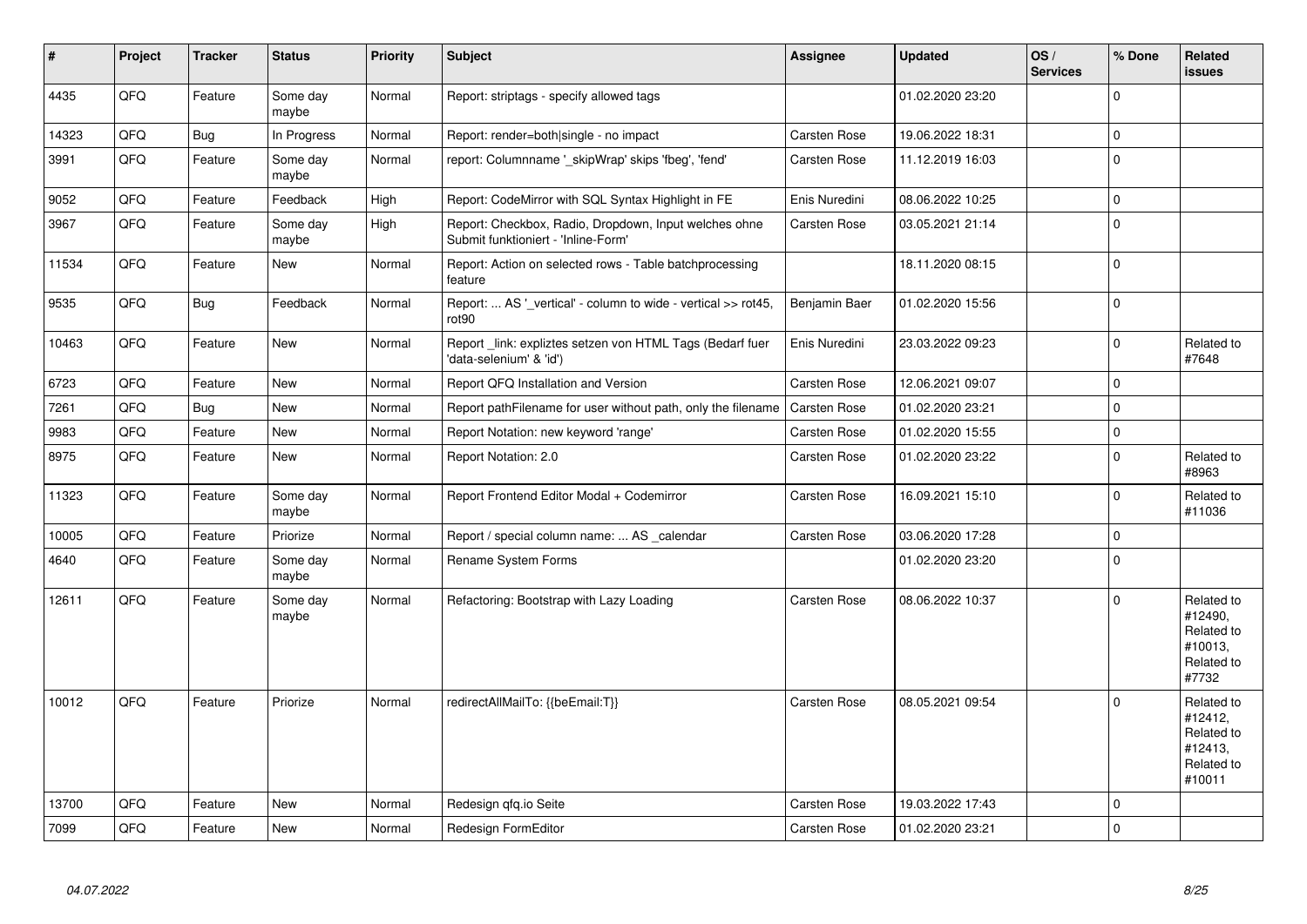| #     | Project | <b>Tracker</b> | <b>Status</b>     | <b>Priority</b> | <b>Subject</b>                                                                      | Assignee      | <b>Updated</b>   | OS/<br><b>Services</b> | % Done      | Related<br><b>issues</b>                                             |
|-------|---------|----------------|-------------------|-----------------|-------------------------------------------------------------------------------------|---------------|------------------|------------------------|-------------|----------------------------------------------------------------------|
| 9789  | QFQ     | <b>Bug</b>     | In Progress       | High            | Record Lock: release to early on 'leave page'                                       | Carsten Rose  | 10.01.2022 09:25 |                        | 100         | Related to<br>#10081,<br>Related to<br>#9173,<br>Related to<br>#8702 |
| 7480  | QFQ     | Feature        | New               | Normal          | Record History (Undo / Redo)                                                        | Carsten Rose  | 11.12.2019 16:16 |                        | $\mathbf 0$ | Related to<br>#2361                                                  |
| 7280  | QFQ     | Feature        | New               | Normal          | recently used table                                                                 | Carsten Rose  | 01.02.2020 23:21 |                        | $\mathbf 0$ |                                                                      |
| 3109  | QFQ     | <b>Bug</b>     | Some day<br>maybe | High            | RealUrl: Links werden nicht korrekt gerendert                                       | Carsten Rose  | 03.05.2021 21:14 |                        | $\mathbf 0$ |                                                                      |
| 1623  | QFQ     | Feature        | Some day<br>maybe | Normal          | RealURL                                                                             |               | 11.12.2019 16:03 |                        | 30          |                                                                      |
| 3867  | QFQ     | Feature        | Priorize          | Normal          | Readonly Formular: Template Groups add/delete<br>ausbeldnen                         | Carsten Rose  | 05.05.2021 22:12 |                        | $\mathbf 0$ |                                                                      |
| 7795  | QFQ     | Bug            | New               | Normal          | Readonly Form: Typeahead-Felder                                                     | Carsten Rose  | 01.02.2020 23:22 |                        | $\mathbf 0$ | Related to<br>#10640                                                 |
| 7513  | QFQ     | Bug            | <b>New</b>        | Normal          | Radios not correct aligned                                                          | Carsten Rose  | 01.02.2020 23:22 |                        | $\mathbf 0$ |                                                                      |
| 10766 | QFQ     | Bug            | New               | High            | Radiobutton / parameter.buttonClass=btn-default: dynamic<br>update                  |               | 03.05.2021 21:12 |                        | $\mathbf 0$ | Related to<br>#11237                                                 |
| 11237 | QFQ     | <b>Bug</b>     | New               | High            | Radiobutton / parameter.buttonClass= btn-default - kein dirty<br>Trigger            | Benjamin Baer | 03.05.2021 21:12 |                        | $\mathbf 0$ | Related to<br>#10766                                                 |
| 11239 | QFQ     | Bug            | <b>New</b>        | Normal          | Radiobutton (plain): horizontales Rendern abhängig vom<br>Datentyp in der Datenbank | Carsten Rose  | 30.09.2020 18:37 |                        | $\Omega$    |                                                                      |
| 7924  | QFQ     | Feature        | <b>New</b>        | Normal          | Radio/Checkbox with Tooltip                                                         | Carsten Rose  | 01.02.2020 23:22 |                        | $\mathbf 0$ |                                                                      |
| 9020  | QFQ     | <b>Bug</b>     | Some day<br>maybe | Normal          | radio mit buttonClass und dynamicUpdate lassen sich nicht<br>kombinieren            |               | 11.12.2019 16:01 |                        | $\Omega$    |                                                                      |
| 6483  | QFQ     | Bug            | New               | Normal          | R Store funktioniert nicht bei 'Report Notation' im FE                              | Carsten Rose  | 01.02.2020 23:21 |                        | $\mathbf 0$ |                                                                      |
| 5851  | QFQ     | Feature        | Some day<br>maybe | Normal          | Queue System implementieren: MQTT, RabbitMQ                                         |               | 01.02.2020 23:20 |                        | $\Omega$    | Related to<br>#5715                                                  |
| 7520  | QFQ     | Feature        | New               | Normal          | QR Code:  AS _qr ( AS _link)                                                        | Carsten Rose  | 01.02.2020 23:22 |                        | $\mathbf 0$ |                                                                      |
| 13757 | QFQ     | Feature        | New               | High            | QR / Bar-Code Plugin                                                                | Enis Nuredini | 19.03.2022 17:43 |                        | $\mathbf 0$ |                                                                      |
| 4771  | QFQ     | <b>Bug</b>     | Some day<br>maybe | Normal          | qfq: select-down-values empty after save (edit-form for<br>program administrators)  | Carsten Rose  | 01.02.2020 23:20 |                        | $\mathbf 0$ | Related to<br>#4549, Has<br>duplicate<br>#4282                       |
| 8586  | QFQ     | Feature        | Some day<br>maybe | Normal          | QFQ: Enhance Error message for 'record not found'                                   | Carsten Rose  | 16.09.2021 15:10 |                        | $\Omega$    |                                                                      |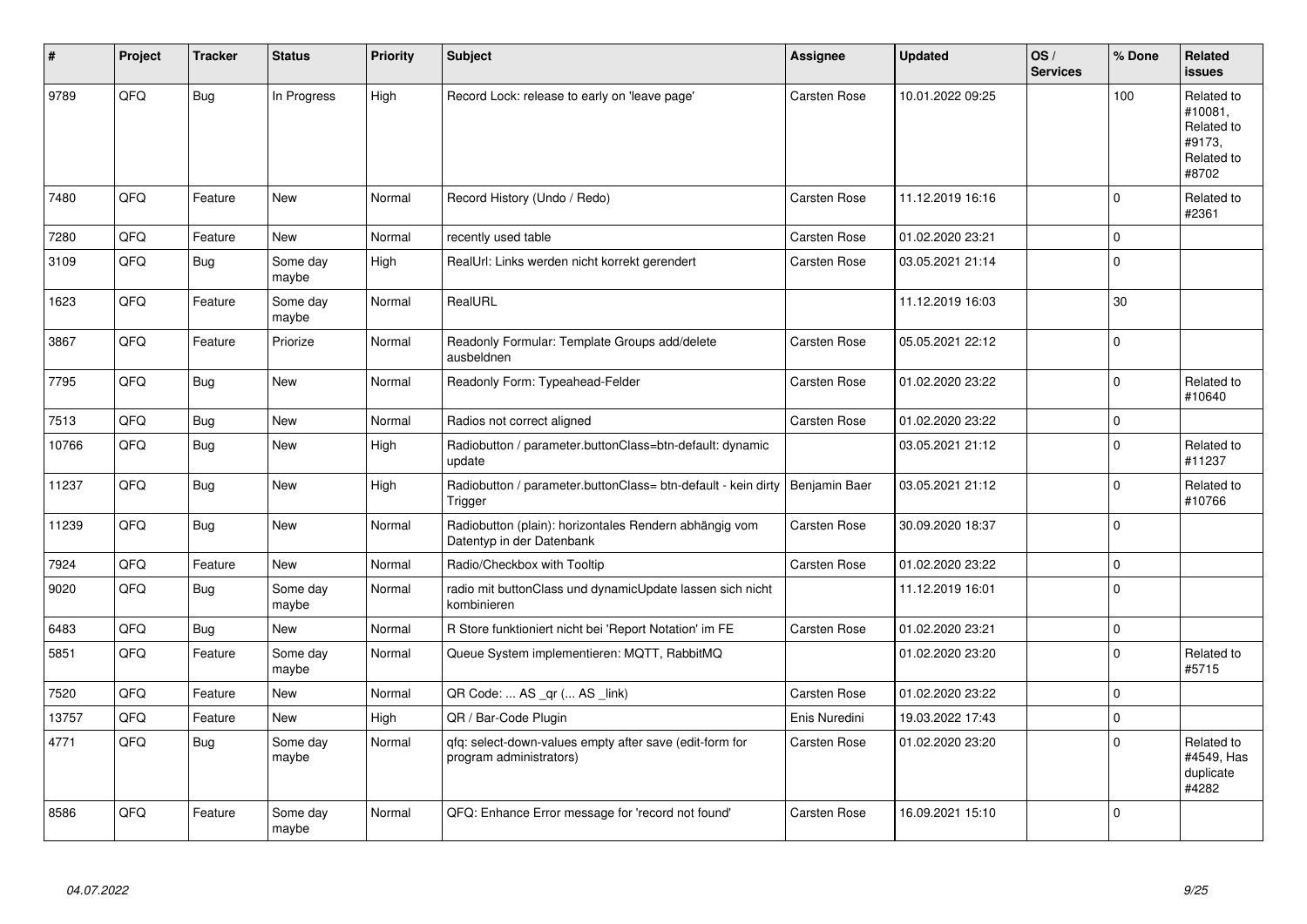| #     | Project | <b>Tracker</b> | <b>Status</b>     | <b>Priority</b> | <b>Subject</b>                                                                                                                        | <b>Assignee</b>        | <b>Updated</b>   | OS/<br><b>Services</b> | % Done              | Related<br><b>issues</b>                                               |
|-------|---------|----------------|-------------------|-----------------|---------------------------------------------------------------------------------------------------------------------------------------|------------------------|------------------|------------------------|---------------------|------------------------------------------------------------------------|
| 5480  | QFQ     | Feature        | Some day<br>maybe | Normal          | QFQ: Dokumentation mit Screenshots versehen                                                                                           | Carsten Rose           | 01.02.2020 23:20 |                        | $\mathbf 0$         | Related to<br>#9879                                                    |
| 14187 | QFQ     | Feature        | New               | High            | qfq.log: show current URL                                                                                                             | Carsten Rose           | 28.05.2022 11:02 |                        | $\mathbf 0$         | Related to<br>#13933,<br>Related to<br>#12532,<br>Related to<br>#11893 |
| 6574  | QFQ     | Bug            | Priorize          | Normal          | qfq.log: Fehlermeldung wurde angezeigt, aber nicht geloggt                                                                            | <b>Carsten Rose</b>    | 01.02.2020 10:13 |                        | $\mathbf 0$         |                                                                        |
| 13528 | QFQ     | Bug            | New               | Normal          | gfg.io > releases: es wird kein neues Release angelegt                                                                                | Benjamin Baer          | 19.03.2022 17:46 |                        | $\mathbf 0$         |                                                                        |
| 4839  | QFQ     | Feature        | Some day<br>maybe | Normal          | qfq-handle in <head> Abschnitt</head>                                                                                                 | Carsten Rose           | 11.12.2019 16:02 |                        | $\mathbf 0$         |                                                                        |
| 7108  | QFQ     | Feature        | Some day<br>maybe | Normal          | QFQ Wrap Elements                                                                                                                     |                        | 11.12.2019 16:01 |                        | $\mathbf 0$         |                                                                        |
| 3692  | QFQ     | Feature        | Some day<br>maybe | Normal          | QFQ Webseite                                                                                                                          | Benjamin Baer          | 11.12.2019 16:02 |                        | $\mathbf 0$         | Related to<br>#5033                                                    |
| 9927  | QFQ     | Feature        | <b>New</b>        | Normal          | QFQ Update: a) Update nur machen wenn BE User<br>eingeloggt ist., b) Bei Fehler genaue Meldung welcher<br>Updateschritt Probleme hat. | Carsten Rose           | 22.01.2020 12:59 |                        | $\mathbf 0$         |                                                                        |
| 7524  | QFQ     | Bug            | <b>New</b>        | Normal          | QFQ throws a 'General Error' if 'fileadmin/protected/log/' is<br>not writeable                                                        | Carsten Rose           | 01.02.2020 23:22 |                        | $\mathbf 0$         |                                                                        |
| 5892  | QFQ     | Feature        | Some day<br>maybe | Normal          | QFQ should use T3 API to manipulate FE GROUP<br>membership                                                                            |                        | 01.02.2020 23:20 |                        | $\mathbf 0$         |                                                                        |
| 13609 | QFQ     | Feature        | New               | Normal          | QFQ Introduction: Seite aufloesen                                                                                                     | Philipp<br>Gröbelbauer | 28.05.2022 11:02 |                        | $\mathbf 0$         |                                                                        |
| 12465 | QFQ     | Feature        | <b>New</b>        | Normal          | QFQ Function: use in FE to fill StoreRecord                                                                                           | <b>Carsten Rose</b>    | 05.05.2021 21:58 |                        | $\mathbf 0$         |                                                                        |
| 12395 | QFQ     | <b>Bug</b>     | ToDo              | High            | QFQ Function: Result two times shown                                                                                                  | Carsten Rose           | 18.02.2022 08:59 |                        | $\mathbf 0$         |                                                                        |
| 12463 | QFQ     | Bug            | ToDo              | High            | QFQ Function: 'function' and 'sql' on same level - output of<br>sql is shown two times.                                               | Carsten Rose           | 15.12.2021 16:31 |                        | $\mathbf 0$         |                                                                        |
| 12508 | QFQ     | Bug            | In Progress       | High            | qfq Form: sendMail                                                                                                                    | Karin Niffeler         | 19.03.2022 17:48 |                        | $\mathbf 0$         |                                                                        |
| 1635  | QFQ     | Feature        | Some day<br>maybe | Normal          | QFQ Extension content record: weitere Optionen<br>einblenden.                                                                         | Carsten Rose           | 11.12.2019 16:03 |                        | $\mathbf 0$         |                                                                        |
| 9024  | QFQ     | Bug            | Some day<br>maybe | Normal          | QFQ Einarbeitung                                                                                                                      |                        | 01.02.2020 15:56 |                        | $\mathbf 0$         |                                                                        |
| 6140  | QFQ     | <b>Bug</b>     | Priorize          | Normal          | QFQ DnD Sort: Locked fields                                                                                                           | Benjamin Baer          | 21.03.2022 09:56 |                        | $\mathsf{O}\xspace$ |                                                                        |
| 5389  | QFQ     | Feature        | Some day<br>maybe | Normal          | QFQ Design: Multline label / note                                                                                                     | Benjamin Baer          | 01.02.2020 23:19 |                        | $\mathbf 0$         |                                                                        |
| 5160  | QFQ     | Feature        | Some day<br>maybe | Normal          | QFQ collaborative / together.js, ShareJS, y-js, collaborative,                                                                        |                        | 11.12.2019 16:02 |                        | 0                   |                                                                        |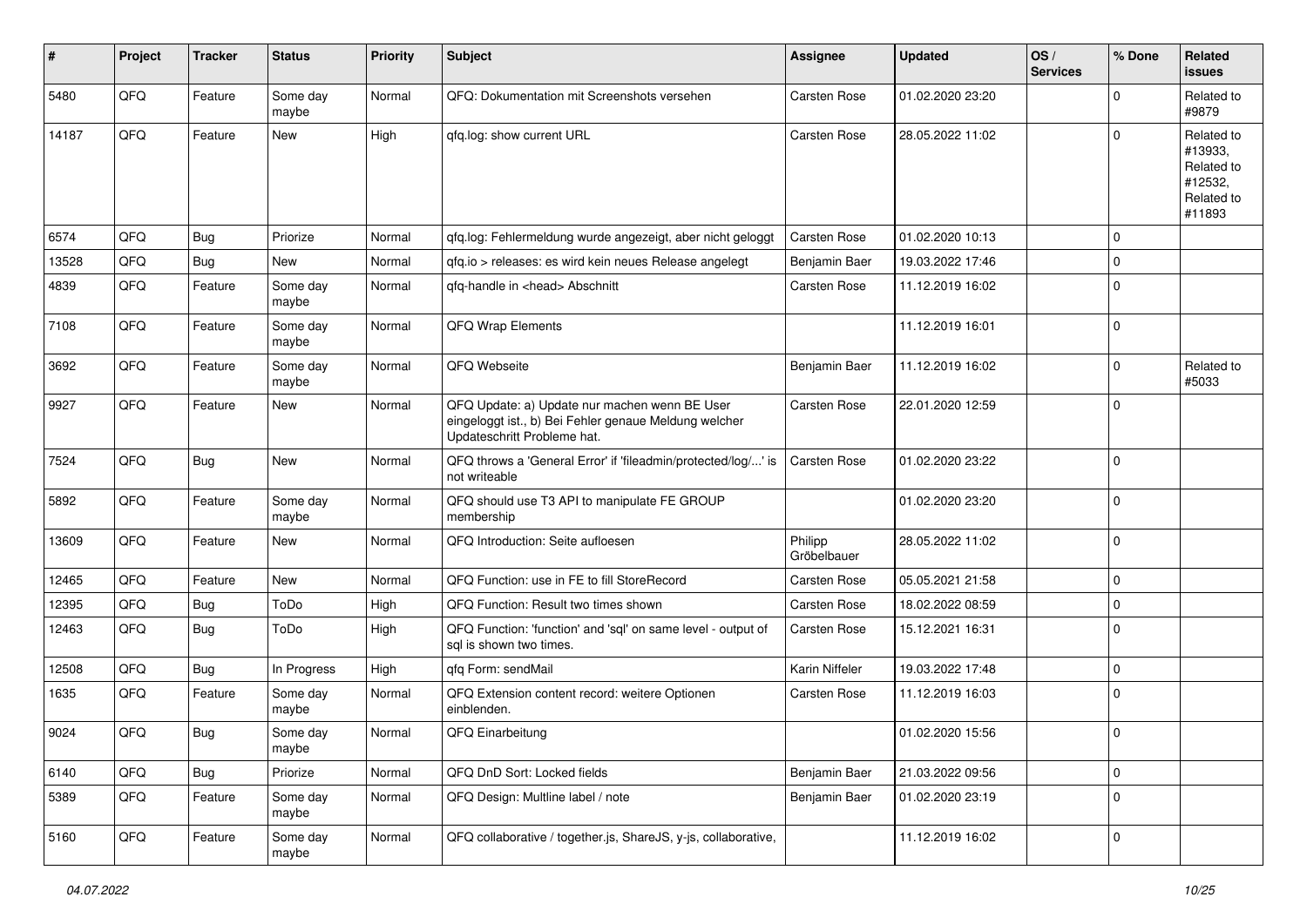| ∦     | Project | <b>Tracker</b> | <b>Status</b>     | <b>Priority</b> | <b>Subject</b>                                                                                               | Assignee       | <b>Updated</b>   | OS/<br><b>Services</b> | % Done       | Related<br><b>issues</b>  |
|-------|---------|----------------|-------------------|-----------------|--------------------------------------------------------------------------------------------------------------|----------------|------------------|------------------------|--------------|---------------------------|
| 13592 | QFQ     | <b>Bug</b>     | <b>New</b>        | Normal          | QFQ Build Queue: das vergeben von Tags klappt nicht. Es<br>werden keine Releases gebaut.                     | Carsten Rose   | 19.03.2022 17:45 |                        | $\Omega$     |                           |
| 14376 | QFQ     | Feature        | <b>New</b>        | Normal          | QFQ Bootstrap: if missing, create stored procedures                                                          | Enis Nuredini  | 19.06.2022 16:37 |                        | $\Omega$     |                           |
| 10124 | QFQ     | Feature        | Feedback          | Normal          | gfg AAI-Login                                                                                                | Karin Niffeler | 07.05.2020 09:36 |                        | $\Omega$     |                           |
| 1234  | QFQ     | Feature        | Some day<br>maybe | Normal          | QF: Record numbering: Im Grid soll in Spalte 1 optional die<br>laufende Nummer der Records angezeigt werden. |                | 01.02.2020 23:20 |                        | $\Omega$     |                           |
| 955   | QFQ     | Feature        | Some day<br>maybe | Normal          | QF: Notizen vor/nach dem Form                                                                                |                | 01.02.2020 23:20 |                        | $\Omega$     |                           |
| 1251  | QFQ     | Feature        | Some day<br>maybe | Normal          | QF: Combo                                                                                                    |                | 11.12.2019 16:03 |                        | $\Omega$     |                           |
| 1253  | QFQ     | Feature        | Some day<br>maybe | Normal          | QF: Colorpicker                                                                                              |                | 11.12.2019 16:03 |                        | $\Omega$     |                           |
| 11980 | QFQ     | Feature        | In Progress       | Normal          | protected verzeichnis MUSS geschützt werden                                                                  | Carsten Rose   | 07.09.2021 13:30 |                        | $\Omega$     |                           |
| 9135  | QFQ     | Feature        | Priorize          | Normal          | Progress Bar generic / replace old hourglass download<br>popup                                               | Benjamin Baer  | 03.01.2022 07:43 |                        | $\mathbf{0}$ |                           |
| 10658 | QFQ     | <b>Bug</b>     | <b>New</b>        | Normal          | processReadOnly broken                                                                                       | Carsten Rose   | 27.05.2020 17:55 |                        | $\Omega$     |                           |
| 4023  | QFQ     | Feature        | <b>New</b>        | Normal          | prepared statements - FE action: salveld, sqllnsert,<br>sqlUpdate, sqlDelete, sqlBefore, sqlAfter            | Carsten Rose   | 11.12.2019 16:15 |                        | $\mathbf 0$  |                           |
| 3495  | QFQ     | Feature        | Some day<br>maybe | Normal          | Predifined Parameter werden nicht in '+' (add new record)<br>SIP gerendert.                                  |                | 11.12.2019 16:02 |                        | $\Omega$     |                           |
| 8204  | QFQ     | Feature        | Priorize          | High            | Position 'required mark'                                                                                     | Carsten Rose   | 16.06.2021 13:44 |                        | $\mathbf 0$  |                           |
| 10080 | QFQ     | Feature        | <b>New</b>        | Normal          | Popup on 'save' / 'close': configure dialog (answer<br>yes/no/cancle/)                                       | Carsten Rose   | 28.03.2021 20:52 |                        | $\Omega$     | Is duplicate<br>of #12262 |
| 11668 | QFQ     | Bug            | <b>New</b>        | Normal          | Play function.sql - problem with mysql                                                                       | Carsten Rose   | 03.05.2021 20:48 |                        | $\Omega$     |                           |
| 12556 | QFQ     | Feature        | <b>New</b>        | Normal          | Pills Title: colored = static or dynamic on allrequiredgiven                                                 | Benjamin Baer  | 19.03.2022 17:49 |                        | $\Omega$     |                           |
| 2063  | QFQ     | Bug            | Some day<br>maybe | Normal          | Pills auf 'inaktiv' setzen falls keine Element auf dem Pill<br>sichtbar sind.                                | Benjamin Baer  | 11.12.2019 16:03 |                        | $\Omega$     | Related to<br>#3752       |
| 8668  | QFQ     | <b>Bug</b>     | New               | High            | Pill disabled: dyamic mode 'hidden' not respected - FE is still<br>required                                  | Carsten Rose   | 03.05.2021 21:14 |                        | $\Omega$     |                           |
| 10819 | QFQ     | Feature        | <b>New</b>        | Normal          | Persistent SIP - second try                                                                                  | Carsten Rose   | 29.06.2020 23:02 |                        | $\Omega$     | Related to<br>#6261       |
| 6261  | QFQ     | Feature        | <b>New</b>        | Normal          | <b>Persistent SIP</b>                                                                                        | Carsten Rose   | 12.06.2021 09:07 |                        | $\Omega$     | Related to<br>#10819      |
| 7336  | QFQ     | Feature        | Some day<br>maybe | Normal          | PDF Upload: disallow PDFs with specific Meta information                                                     | Carsten Rose   | 11.12.2019 16:01 |                        | $\Omega$     |                           |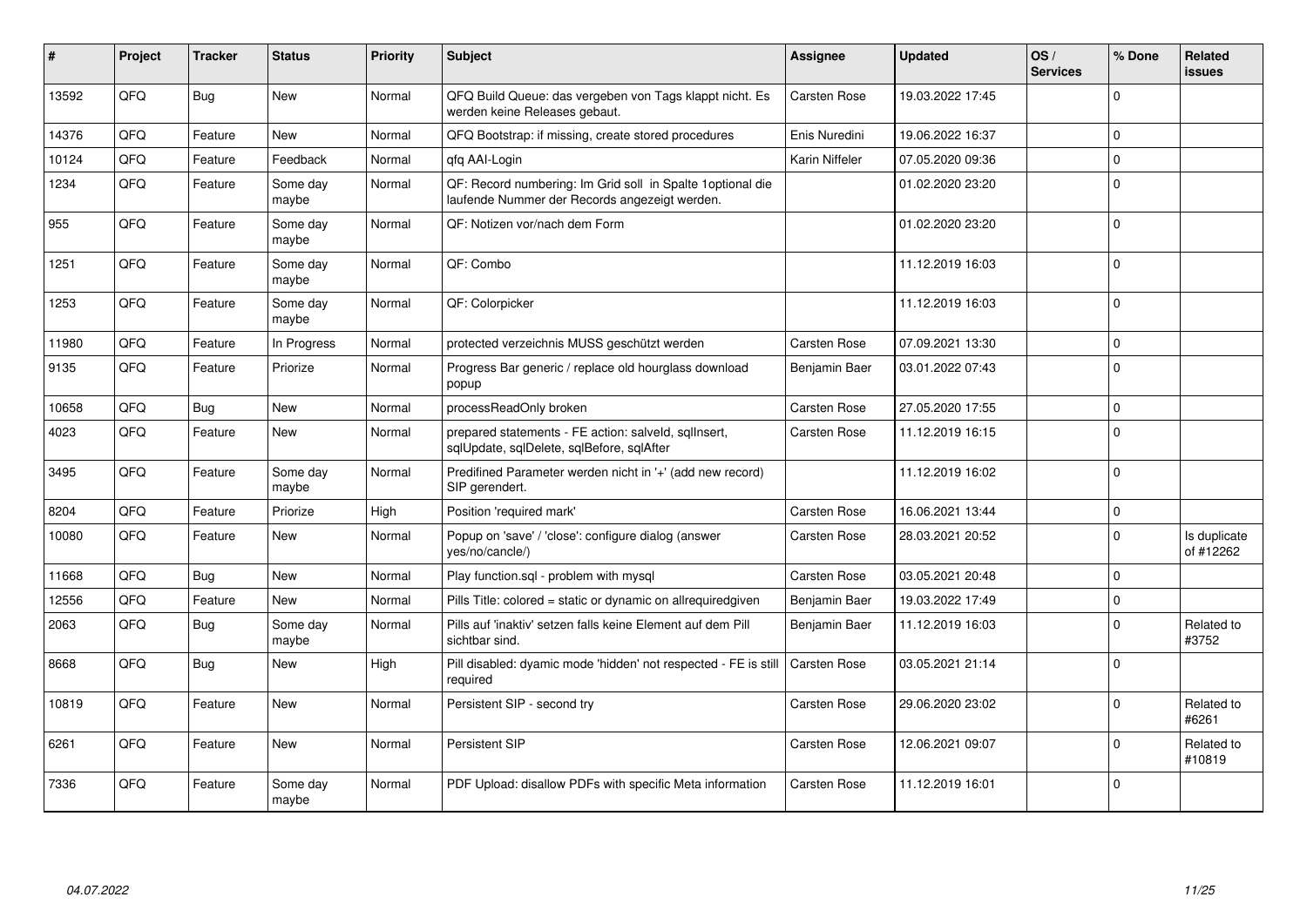| #     | Project | <b>Tracker</b> | <b>Status</b>     | <b>Priority</b> | <b>Subject</b>                                                                                        | <b>Assignee</b> | <b>Updated</b>   | OS/<br><b>Services</b> | % Done      | Related<br><b>issues</b>                      |
|-------|---------|----------------|-------------------|-----------------|-------------------------------------------------------------------------------------------------------|-----------------|------------------|------------------------|-------------|-----------------------------------------------|
| 5715  | QFQ     | Feature        | New               | High            | PDF Caching                                                                                           | Carsten Rose    | 03.05.2021 21:14 |                        | $\Omega$    | Related to<br>#5851,<br>Related to<br>#6357   |
| 8101  | QFQ     | Feature        | Some day<br>maybe | Normal          | Password hash: support further hashing methods                                                        | Carsten Rose    | 16.09.2021 15:10 |                        | $\mathbf 0$ |                                               |
| 10384 | QFQ     | Feature        | New               | Normal          | Parameter Exchange QFQ Instances                                                                      |                 | 07.05.2020 09:38 |                        | $\mathbf 0$ |                                               |
| 7681  | QFQ     | Feature        | New               | Normal          | Optional switch off 'check for modified record'                                                       | Carsten Rose    | 01.02.2020 23:21 |                        | $\mathbf 0$ |                                               |
| 7650  | QFQ     | Bug            | New               | High            | Optional do not show 'required' sign on FormElement                                                   | Carsten Rose    | 03.05.2021 21:14 |                        | $\mathbf 0$ |                                               |
| 14175 | QFQ     | Bug            | In Progress       | Normal          | Opening a form with no QFQ Session cookie fails                                                       | Carsten Rose    | 03.06.2022 10:40 |                        | $\mathbf 0$ |                                               |
| 7685  | QFQ     | Bug            | New               | Normal          | Open FormElement from QFQ error message and save<br>modified record: error about missing {{formId:F}} | Carsten Rose    | 01.02.2020 23:22 |                        | $\mathbf 0$ |                                               |
| 10011 | QFQ     | Feature        | Priorize          | Normal          | Offer new STORE_TYPO3 Variable 'beUser', 'beEmail'                                                    | Carsten Rose    | 08.05.2021 09:51 |                        | $\mathbf 0$ | Related to<br>#10012,<br>Related to<br>#12511 |
| 14090 | QFQ     | Feature        | New               | Normal          | Nützliche _script funktionen                                                                          | Carsten Rose    | 28.05.2022 11:03 |                        | $\mathbf 0$ |                                               |
| 12133 | QFQ     | Bug            | New               | Normal          | NPM, phpSpreadSheet aktualisieren                                                                     | Carsten Rose    | 15.03.2021 09:04 |                        | $\mathbf 0$ |                                               |
| 3613  | QFQ     | Bug            | Some day<br>maybe | Normal          | note /note unchecked -> note div (col-md) wird weiterhin<br>gerendert                                 | Elias Villiger  | 01.02.2020 23:19 |                        | 100         |                                               |
| 4546  | QFQ     | <b>Bug</b>     | Some day<br>maybe | Normal          | NH: SIP storage is destroyed                                                                          |                 | 01.02.2020 23:20 |                        | $\mathbf 0$ |                                               |
| 5782  | QFQ     | Feature        | <b>New</b>        | Normal          | NextCloud API                                                                                         | Carsten Rose    | 01.02.2020 10:02 |                        | $\mathbf 0$ |                                               |
| 7229  | QFQ     | Feature        | Some day<br>maybe | Normal          | New FormElement.type: Button                                                                          |                 | 01.02.2021 12:32 |                        | $\mathbf 0$ |                                               |
| 4446  | QFQ     | Feature        | Some day<br>maybe | Normal          | New FE get same feldContainerId as last modifed FE                                                    |                 | 01.02.2020 23:20 |                        | $\mathbf 0$ |                                               |
| 6084  | QFQ     | Feature        | Some day<br>maybe | Normal          | New escape type: 'D' - convert date                                                                   |                 | 01.02.2020 23:19 |                        | $\mathbf 0$ |                                               |
| 6437  | QFQ     | Feature        | <b>New</b>        | Normal          | Neuer Mode Button bei FormElementen                                                                   | Carsten Rose    | 01.02.2020 23:21 |                        | $\mathbf 0$ | Related to<br>#9668,<br>Blocked by<br>#9678   |
| 12023 | QFQ     | Feature        | <b>New</b>        | Normal          | MySQL Stored Precdure: QDECODESPECIALCHAR()                                                           | Carsten Rose    | 16.02.2021 11:16 |                        | $\mathbf 0$ | Related to<br>#12022                          |
| 11667 | QFO     | <b>Bug</b>     | New               | Normal          | MySQL mariadb-server-10.3: Incorrect datetime value                                                   | Carsten Rose    | 03.05.2021 20:48 |                        | $\mathbf 0$ |                                               |
| 9579  | QFQ     | Feature        | Some day<br>maybe | Normal          | Multiform with Process Row                                                                            | Carsten Rose    | 11.12.2019 16:01 |                        | $\mathbf 0$ |                                               |
| 11695 | QFG     | <b>Bug</b>     | New               | Normal          | MultiForm required FE Error                                                                           | Carsten Rose    | 04.12.2020 13:34 |                        | 0           |                                               |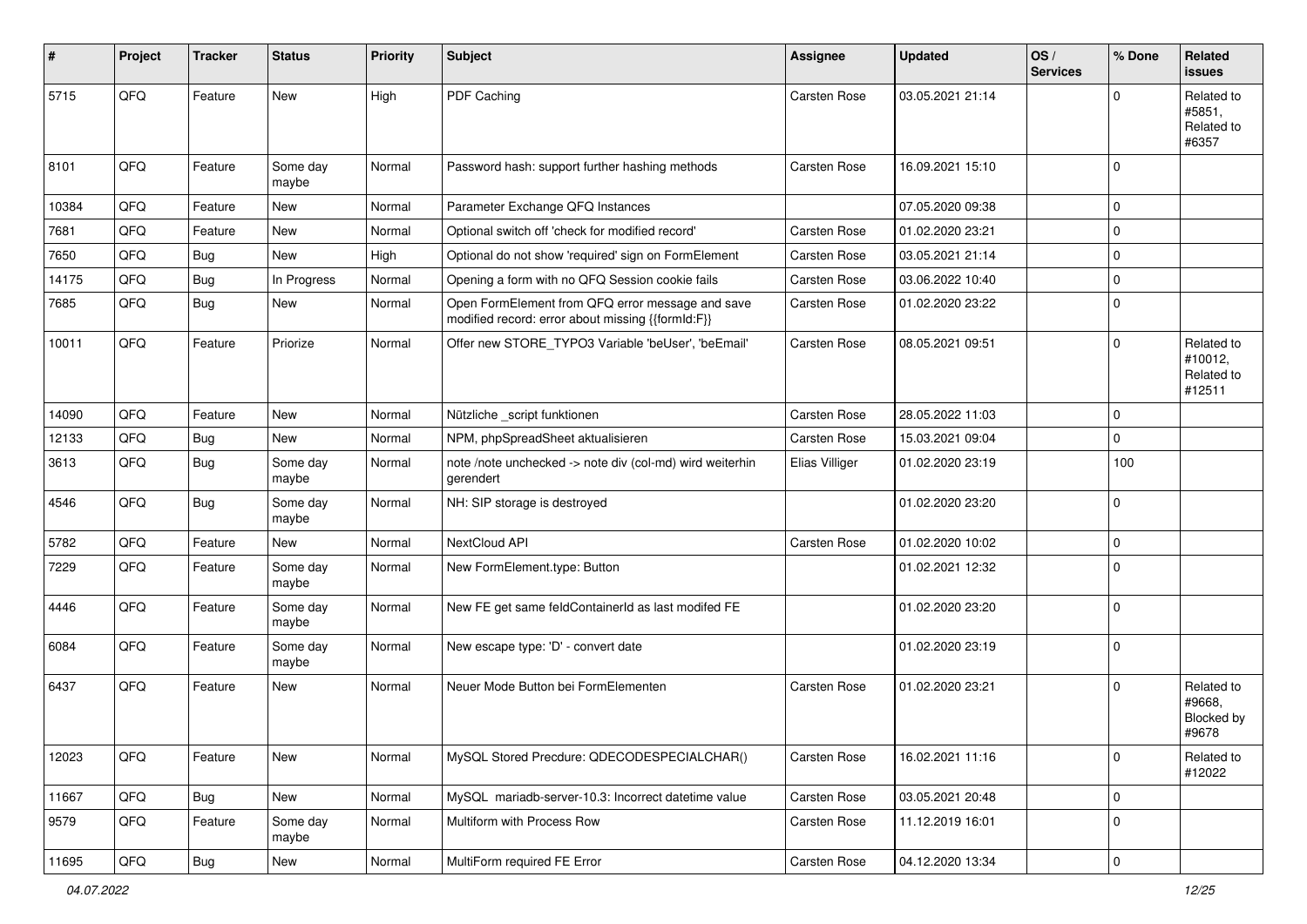| #     | Project | <b>Tracker</b> | <b>Status</b>     | <b>Priority</b> | Subject                                                                           | <b>Assignee</b> | <b>Updated</b>   | OS/<br><b>Services</b> | % Done      | Related<br><b>issues</b>                                             |
|-------|---------|----------------|-------------------|-----------------|-----------------------------------------------------------------------------------|-----------------|------------------|------------------------|-------------|----------------------------------------------------------------------|
| 5695  | QFQ     | Feature        | In Progress       | Normal          | Multiform                                                                         | Carsten Rose    | 02.01.2021 18:38 |                        | $\mathbf 0$ |                                                                      |
| 12325 | QFQ     | Bug            | Priorize          | Normal          | MultiDB form.dblndex not working for report syntax                                | Carsten Rose    | 07.09.2021 13:37 |                        | $\mathbf 0$ | Related to<br>#12145,<br>Related to<br>#12314                        |
| 10714 | QFQ     | Feature        | <b>New</b>        | Normal          | multi Table Form                                                                  | Carsten Rose    | 16.03.2021 18:44 |                        | $\mathbf 0$ |                                                                      |
| 7602  | QFQ     | Feature        | ToDo              | High            | Multi Select: with checkboxes                                                     | Benjamin Baer   | 22.03.2022 09:07 |                        | $\mathbf 0$ |                                                                      |
| 11516 | QFQ     | Feature        | New               | Normal          | Multi Page Form (Previous/Next Buttons)                                           | Carsten Rose    | 16.03.2021 17:52 |                        | $\mathbf 0$ |                                                                      |
| 4365  | QFQ     | Feature        | Some day<br>maybe | Normal          | Multi Language: new way of config                                                 | Carsten Rose    | 01.02.2020 23:20 |                        | $\mathbf 0$ |                                                                      |
| 13330 | QFQ     | Feature        | In Progress       | Normal          | Multi Form: Upload                                                                | Carsten Rose    | 07.11.2021 12:40 |                        | 50          | Related to<br>#9706                                                  |
| 13332 | QFQ     | <b>Bug</b>     | <b>New</b>        | Normal          | Multi Form: Required Felder werden visuell nicht markiert.                        | Carsten Rose    | 19.03.2022 17:47 |                        | $\mathbf 0$ |                                                                      |
| 13331 | QFQ     | Bug            | <b>New</b>        | Normal          | Multi Form: Clear Icon misplaced                                                  | Carsten Rose    | 19.03.2022 17:47 |                        | $\mathbf 0$ |                                                                      |
| 10508 | QFQ     | <b>Bug</b>     | <b>New</b>        | High            | Multi Form broken on Multi DB Instance                                            | Carsten Rose    | 03.05.2021 21:12 |                        | $\mathbf 0$ |                                                                      |
| 9706  | QFQ     | Feature        | New               | Normal          | Multi File Upload (hidden template group)                                         | Carsten Rose    | 01.02.2020 23:22 |                        | $\Omega$    | Related to<br>#7521,<br>Related to<br>#5562,<br>Related to<br>#13330 |
| 5459  | QFQ     | <b>Bug</b>     | <b>New</b>        | High            | Multi DB: spread system tables between 'QFQ' and<br>'Data'-DB                     | Carsten Rose    | 03.05.2021 21:14 |                        | $\Omega$    | Related to<br>#4720                                                  |
| 10015 | QFQ     | Feature        | Priorize          | Normal          | Monospace in Textarea                                                             | Carsten Rose    | 03.02.2020 13:40 |                        | $\mathbf 0$ |                                                                      |
| 6765  | QFQ     | Feature        | New               | Normal          | Moeglichkeit via QFQ eigene Logs zu schreiben                                     | Carsten Rose    | 01.02.2020 23:21 |                        | 0           |                                                                      |
| 3646  | QFQ     | Feature        | Some day<br>maybe | Normal          | Moeglichkeit HTML Tags in Reports auszugeben (zu<br>enkodieren: htmlspecialchars) |                 | 11.12.2019 16:02 |                        | $\Omega$    | Related to<br>#14320                                                 |
| 4626  | QFQ     | Feature        | Some day<br>maybe | Normal          | Mobile View: 'classBody=qfq-form-right' makes no sense                            |                 | 01.02.2020 23:20 |                        | $\mathbf 0$ |                                                                      |
| 11523 | QFQ     | Feature        | New               | Normal          | Mit dynamic Update erkennen, ob Upload gemacht wurde                              | Carsten Rose    | 13.11.2020 15:07 |                        | $\Omega$    | Related to<br>#9533                                                  |
| 4027  | QFQ     | Feature        | Some day<br>maybe | Normal          | Missing: orange 'check' / 'bullet'                                                |                 | 11.12.2019 16:03 |                        | 0           |                                                                      |
| 12039 | QFQ     | Feature        | New               | Normal          | Missing htmlSpecialChar() in pre processing on form submit                        |                 | 18.02.2021 00:09 |                        | $\mathbf 0$ | Related to<br>#14320                                                 |
| 7104  | QFO     | Feature        | Some day<br>maybe | Normal          | Manual: hint about escaping if '\r' appears in mail body                          |                 | 11.12.2019 16:01 |                        | $\mathbf 0$ |                                                                      |
| 4440  | QFO     | Feature        | Some day<br>maybe | Normal          | Manual.rst: explain how to. expand PHP Session to 4h                              |                 | 11.12.2019 16:02 |                        | 0           |                                                                      |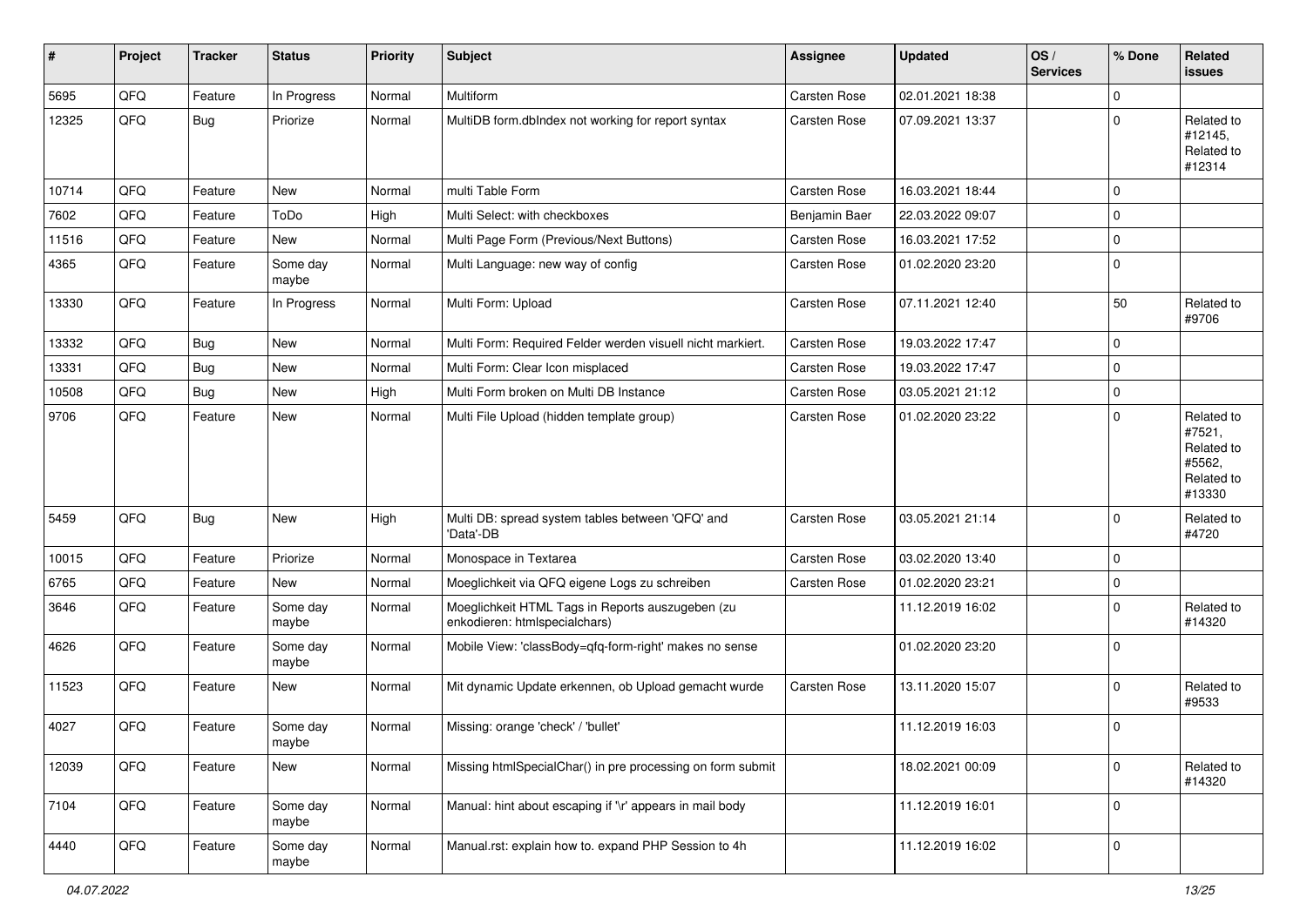| #     | Project        | <b>Tracker</b> | <b>Status</b>     | <b>Priority</b> | <b>Subject</b>                                                                                         | Assignee            | <b>Updated</b>   | OS/<br><b>Services</b> | % Done      | Related<br>issues                                                     |
|-------|----------------|----------------|-------------------|-----------------|--------------------------------------------------------------------------------------------------------|---------------------|------------------|------------------------|-------------|-----------------------------------------------------------------------|
| 10014 | QFQ            | Feature        | New               | Normal          | Manual.rst: describe behaviour and process order of<br>fillStoreVar, slaveId, sqlBefore,               | Carsten Rose        | 01.02.2020 22:31 |                        | $\mathbf 0$ |                                                                       |
| 9208  | QFQ            | Feature        | <b>New</b>        | Normal          | Manage 'recent' records                                                                                | Carsten Rose        | 01.02.2020 23:22 |                        | $\mathbf 0$ |                                                                       |
| 11747 | QFQ            | Feature        | <b>New</b>        | Normal          | Maintenance Page with Redirect                                                                         | <b>Carsten Rose</b> | 03.05.2021 20:47 |                        | $\Omega$    | Related to<br>#11741                                                  |
| 2084  | QFQ            | Feature        | Some day<br>maybe | Normal          | Mailto mit encryption: Subrecord                                                                       | Carsten Rose        | 11.12.2019 16:03 |                        | $\Omega$    | Related to<br>#2082                                                   |
| 5455  | QFQ            | Feature        | Some day<br>maybe | Normal          | Mail Redirects grld abhaengig                                                                          |                     | 01.02.2020 23:20 |                        | $\mathbf 0$ |                                                                       |
| 4974  | QFQ            | Feature        | Some day<br>maybe | Normal          | Long polling - inform all listening clients of changes                                                 |                     | 11.12.2019 16:02 |                        | $\mathbf 0$ |                                                                       |
| 3504  | QFQ            | Feature        | <b>New</b>        | Normal          | Logging: welche Action FEs werden wann wie ausgefuehrt                                                 | <b>Carsten Rose</b> | 01.02.2020 23:21 |                        | $\Omega$    | Related to<br>#5458,<br>Related to<br>#4092                           |
| 5852  | QFQ            | Feature        | Some day<br>maybe | Normal          | Logging: mail.log / sql.log - im FE anzeigen und via AJAX<br>aktualisieren                             | <b>Carsten Rose</b> | 01.02.2020 23:19 |                        | $\Omega$    | Related to<br>#5885                                                   |
| 2361  | QFQ            | Feature        | <b>New</b>        | Normal          | Logging wer/wann/wo welches Formular aufgerufen hat                                                    | Carsten Rose        | 11.12.2019 16:15 |                        | $\Omega$    | Related to<br>#4432,<br>Related to<br>#7480                           |
| 9777  | QFQ            | Feature        | New               | Normal          | Logging QFQ Variables                                                                                  | <b>Carsten Rose</b> | 16.12.2019 17:17 |                        | $\mathbf 0$ |                                                                       |
| 4439  | QFQ            | Feature        | Some day<br>maybe | Normal          | Log: report all actions fired by an FE Element, incl. the<br>original directive (slaveld, sqllnsert, ) |                     | 01.02.2020 23:20 |                        | $\Omega$    | Related to<br>#4432,<br>Related to<br>#5458                           |
| 4433  | QFQ            | Feature        | Some day<br>maybe | Normal          | Log when SIP will be destroyed by QFQ for any (security)<br>reason                                     |                     | 01.02.2020 23:20 |                        | $\Omega$    | Related to<br>#4432,<br>Related to<br>#5458                           |
| 12490 | QFQ            | Feature        | <b>New</b>        | Normal          | Loading Plugins in QFQ - see what tinymce does. (lazy<br>loading)                                      | Benjamin Baer       | 08.06.2022 10:37 |                        | $\Omega$    | Related to<br>#12611,<br>Related to<br>#10013,<br>Related to<br>#7732 |
| 8702  | QFQ            | Feature        | New               | Normal          | Load Record which is locked: missing user info                                                         | Carsten Rose        | 11.12.2019 16:16 |                        | $\mathbf 0$ | Related to<br>#9789                                                   |
| 3617  | QFQ            | Feature        | Some day<br>maybe | Normal          | Load javascripts at bottom                                                                             |                     | 11.12.2019 16:02 |                        | $\mathbf 0$ |                                                                       |
| 10569 | $\mathsf{QFQ}$ | Feature        | Priorize          | Normal          | link _blank more safe                                                                                  | Enis Nuredini       | 25.03.2022 12:44 |                        | $\pmb{0}$   |                                                                       |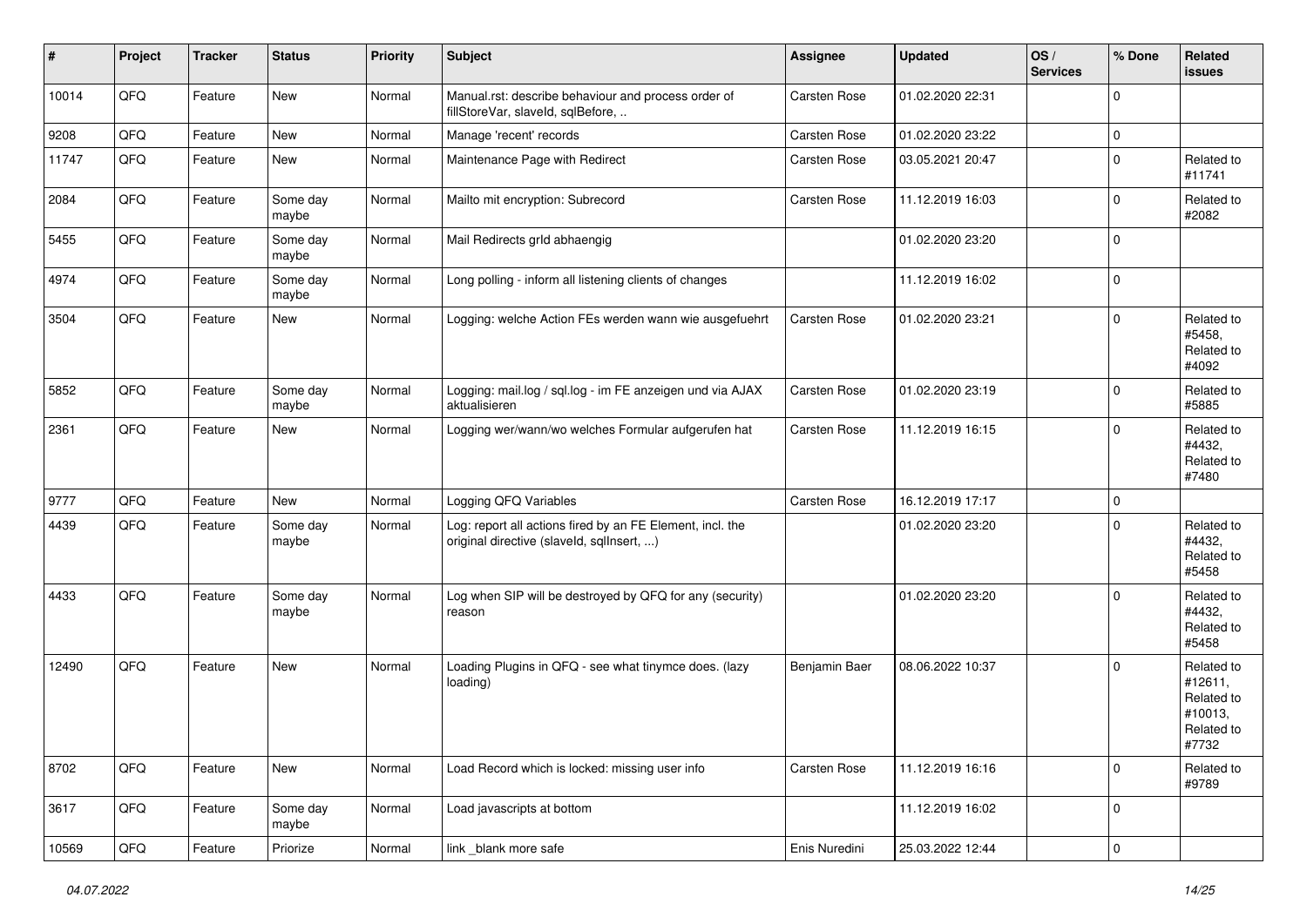| #     | Project | <b>Tracker</b> | <b>Status</b>     | <b>Priority</b> | <b>Subject</b>                                                                                           | <b>Assignee</b> | <b>Updated</b>   | OS/<br><b>Services</b> | % Done      | Related<br><b>issues</b>                                                |
|-------|---------|----------------|-------------------|-----------------|----------------------------------------------------------------------------------------------------------|-----------------|------------------|------------------------|-------------|-------------------------------------------------------------------------|
| 6566  | QFQ     | Bug            | Priorize          | Normal          | Link Function 'delete': provided parameter missing on page<br>reload                                     | Benjamin Baer   | 03.01.2022 08:08 |                        | $\Omega$    |                                                                         |
| 3457  | QFQ     | Feature        | Some day<br>maybe | Normal          | LDAP: concat multi values to one single entry                                                            | Carsten Rose    | 11.12.2019 16:02 |                        | $\mathbf 0$ |                                                                         |
| 14371 | QFQ     | Feature        | Priorize          | Normal          | <b>LDAP via REPORT</b>                                                                                   | Carsten Rose    | 19.06.2022 16:37 |                        | 0           |                                                                         |
| 10593 | QFQ     | Feature        | New               | Normal          | label2: text behind input element                                                                        | Carsten Rose    | 16.05.2020 10:57 |                        | $\mathbf 0$ |                                                                         |
| 10443 | QFQ     | Feature        | In Progress       | Normal          | Konzept_api / _live                                                                                      | Carsten Rose    | 07.05.2020 09:39 |                        | $\mathbf 0$ |                                                                         |
| 1946  | QFQ     | Feature        | Some day<br>maybe | Normal          | Kontrolle ob der ReadOnly Modus bei den<br>Formularelementen korrekt implementiert ist                   | Carsten Rose    | 11.12.2019 16:03 |                        | $\mathbf 0$ |                                                                         |
| 1510  | QFQ     | Feature        | Some day<br>maybe | Normal          | jquery von google laden, falls das nicht geht lokal                                                      |                 | 11.12.2019 16:03 |                        | 0           |                                                                         |
| 7732  | QFQ     | Feature        | Some day<br>maybe | Normal          | Javascript: Lazy Loading der add on libs                                                                 | Benjamin Baer   | 08.06.2022 10:38 |                        | $\mathbf 0$ | Related to<br>#12611,<br>Related to<br>#12490,<br>Related to<br>#10013  |
| 4259  | QFQ     | Feature        | Some day<br>maybe | Normal          | Instant trigger a cron job                                                                               | Carsten Rose    | 11.12.2019 16:03 |                        | 0           |                                                                         |
| 7522  | QFQ     | Feature        | Priorize          | Normal          | Inserting default index.html to folder (Avoid Apache<br>Indexing)                                        | Carsten Rose    | 01.02.2020 10:13 |                        | 0           |                                                                         |
| 12630 | QFQ     | Feature        | In Progress       | Normal          | Input: date[time]: min / max values                                                                      | Enis Nuredini   | 20.06.2022 18:31 |                        | $\Omega$    | Related to<br>#10096,<br>Related to<br>#14302,<br>Related to<br>#14303  |
| 7965  | QFQ     | Feature        | Priorize          | Normal          | Input type 'text' with visual format - currency                                                          | Benjamin Baer   | 03.01.2022 07:45 |                        | $\mathbf 0$ |                                                                         |
| 9517  | QFQ     | Feature        | In Progress       | High            | Input multiple tags with typeahead                                                                       | Carsten Rose    | 03.05.2021 21:14 |                        | 40          | Related to<br>#10150                                                    |
| 9834  | QFQ     | Bug            | Priorize          | Normal          | Input elements with tag 'disabled' are missing on<br>form-submit: server option 'processReadOnly' broken | Carsten Rose    | 07.12.2021 16:43 |                        | $\mathbf 0$ | Related to<br>#9691,<br>Related to<br>#5305, Has<br>duplicate<br>#12331 |
| 11036 | QFQ     | Feature        | Some day<br>maybe | Normal          | inline report editor permissions                                                                         | Carsten Rose    | 16.09.2021 15:09 |                        | $\mathbf 0$ | Related to<br>#11323                                                    |
| 14305 | QFQ     | <b>Bug</b>     | New               | Normal          | Inline Report editing does not create history entries                                                    | Carsten Rose    | 10.06.2022 11:55 |                        | $\mathbf 0$ |                                                                         |
| 2950  | QFQ     | Feature        | Some day<br>maybe | Normal          | Inhalt QFQ Records als File                                                                              |                 | 11.12.2019 16:03 |                        | 0           |                                                                         |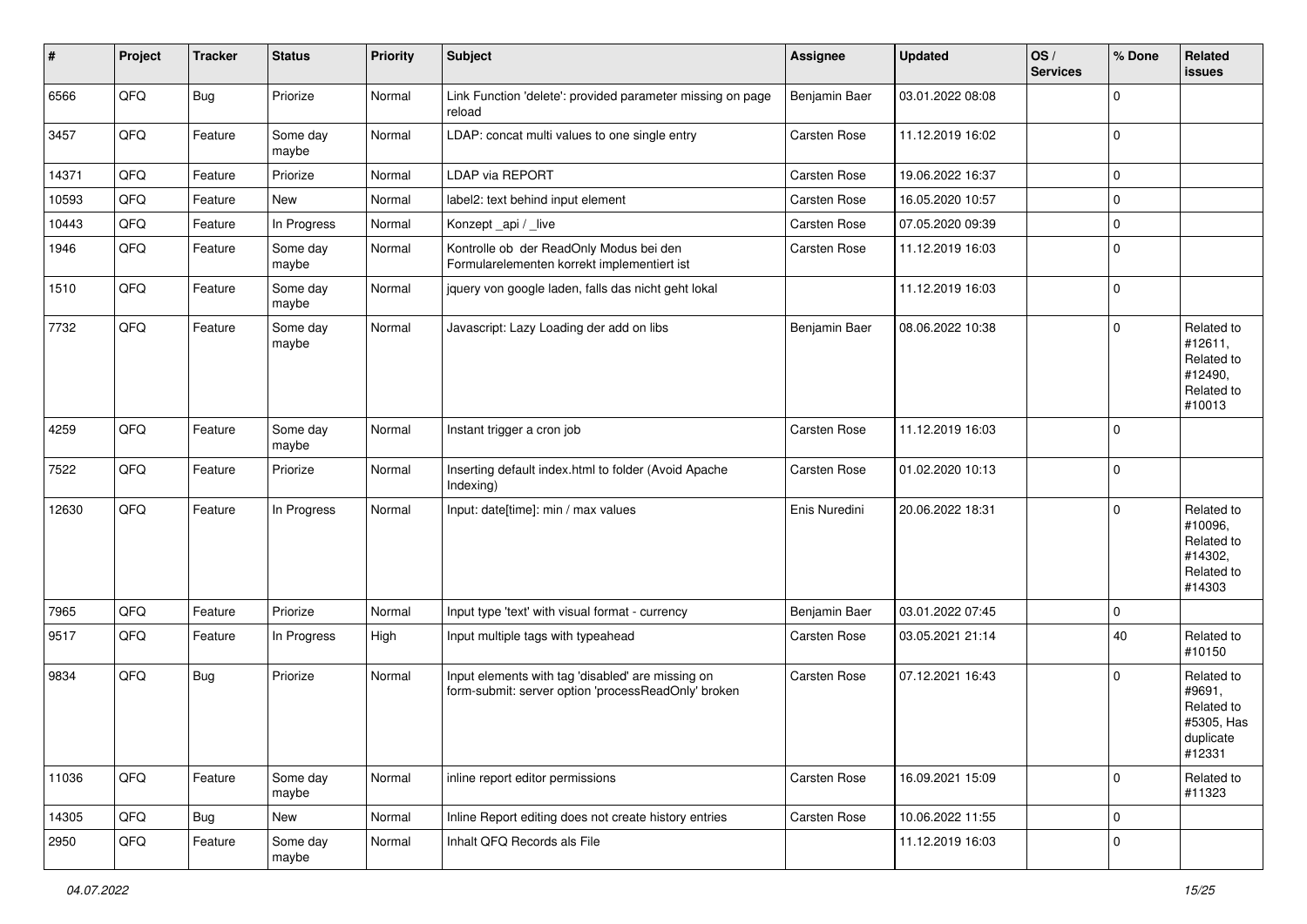| #     | Project | <b>Tracker</b> | <b>Status</b>     | <b>Priority</b> | <b>Subject</b>                                                              | Assignee            | <b>Updated</b>   | OS/<br><b>Services</b> | % Done      | Related<br><b>issues</b>                     |
|-------|---------|----------------|-------------------|-----------------|-----------------------------------------------------------------------------|---------------------|------------------|------------------------|-------------|----------------------------------------------|
| 4659  | QFQ     | <b>Bug</b>     | Some day<br>maybe | Normal          | infoButtonExtra                                                             | Carsten Rose        | 01.02.2020 23:20 |                        | $\Omega$    |                                              |
| 14091 | QFQ     | <b>Bug</b>     | <b>New</b>        | Normal          | inconsistent template path for twig                                         | Carsten Rose        | 19.04.2022 18:36 |                        | $\mathsf 0$ |                                              |
| 7453  | QFQ     | Feature        | Some day<br>maybe | Normal          | import / export forms QFQ                                                   | Carsten Rose        | 16.09.2021 15:10 |                        | $\Omega$    |                                              |
| 12513 | QFQ     | <b>Bug</b>     | New               | High            | Implement server side check of maxlength                                    | Carsten Rose        | 07.12.2021 17:19 |                        | $\Omega$    |                                              |
| 7660  | QFQ     | Feature        | <b>New</b>        | Normal          | IMAP: import mails to DB, move / delete mails                               | Carsten Rose        | 01.02.2020 09:52 |                        | $\mathsf 0$ |                                              |
| 8217  | QFQ     | Feature        | <b>New</b>        | Normal          | if-elseif-else construct                                                    | Carsten Rose        | 16.03.2021 18:41 |                        | $\mathbf 0$ | Related to<br>#10716                         |
| 12480 | QFQ     | Feature        | <b>New</b>        | Normal          | If QFQ upgrade is running, block further request                            | Carsten Rose        | 03.05.2021 20:45 |                        | $\mathbf 0$ |                                              |
| 11347 | QFQ     | <b>Bug</b>     | Feedback          | Normal          | If Bedingungen funktionieren nicht korrekt                                  | Christoph Fuchs     | 21.03.2021 20:37 |                        | $\mathbf 0$ |                                              |
| 11702 | QFQ     | Feature        | <b>New</b>        | Normal          | HTML Special Char makes no sense for 'allbut' if '&' is<br>forbidden        | Carsten Rose        | 07.12.2021 16:35 |                        | $\mathbf 0$ | Related to<br>#5112,<br>Related to<br>#14320 |
| 9126  | QFQ     | Bug            | Some day<br>maybe | Normal          | hidden Form elements are present in page source                             |                     | 02.01.2021 18:41 |                        | $\mathbf 0$ |                                              |
| 14283 | QFQ     | Bug            | Priorize          | Normal          | HEIC / HEIF convert doesn't trigger                                         | <b>Carsten Rose</b> | 19.06.2022 16:37 |                        | $\mathbf 0$ |                                              |
| 10095 | QFQ     | Feature        | Some day<br>maybe | Normal          | Generic Gitlab Integration into QFQ                                         | Carsten Rose        | 16.09.2021 15:10 |                        | $\mathbf 0$ |                                              |
| 9900  | QFQ     | Feature        | Priorize          | Normal          | Generic API Call: tt-content record >> JSON                                 | Carsten Rose        | 01.02.2020 10:13 |                        | $\pmb{0}$   |                                              |
| 6515  | QFQ     | Feature        | Some day<br>maybe | Normal          | Formular: Felder dynamisch ein/ausblenden                                   |                     | 11.12.2019 16:02 |                        | $\mathbf 0$ |                                              |
| 9898  | QFQ     | Bug            | Feedback          | Normal          | Formular trotz Timeout gespeichert                                          | Benjamin Baer       | 01.02.2020 15:56 |                        | $\mathbf 0$ |                                              |
| 3570  | QFQ     | Bug            | Some day<br>maybe | High            | Formular mit prmitnew permitEdit=Always wird nicht<br>aufgerufen (ist leer) | Carsten Rose        | 03.05.2021 21:14 |                        | $\pmb{0}$   |                                              |
| 8891  | QFQ     | Bug            | <b>New</b>        | High            | formSubmitLog: do not log passwords                                         | Enis Nuredini       | 25.03.2022 09:06 |                        | $\mathbf 0$ |                                              |
| 6609  | QFQ     | Feature        | <b>New</b>        | Normal          | Formlet: JSON API erweitern                                                 | Carsten Rose        | 01.02.2020 23:21 |                        | 50          |                                              |
| 6602  | QFQ     | Feature        | New               | Normal          | Formlet: in Report auf Mausklick ein mini-form oeffnen                      | Carsten Rose        | 11.12.2019 16:16 |                        | $\mathbf 0$ |                                              |
| 9548  | QFQ     | Feature        | Feedback          | High            | FormElement: Pattern mismatch - optional report only on<br>focus lost       | Benjamin Baer       | 03.05.2021 21:14 |                        | $\mathbf 0$ |                                              |
| 10322 | QFQ     | <b>Bug</b>     | <b>New</b>        | Normal          | FormElement / Radio: missing column 'enum' >> FE not<br>reported            | Carsten Rose        | 07.05.2020 09:37 |                        | $\Omega$    |                                              |
| 7890  | QFQ     | <b>Bug</b>     | <b>New</b>        | Normal          | FormElement 'required': extraButtonInfo not aligned                         | Carsten Rose        | 11.06.2021 21:17 |                        | $\mathbf 0$ | Related to<br>#11517                         |
| 8034  | QFQ     | Feature        | Priorize          | Normal          | FormElement 'data': 22.22.2222 should not be accepted                       | <b>Carsten Rose</b> | 01.02.2020 10:13 |                        | $\Omega$    |                                              |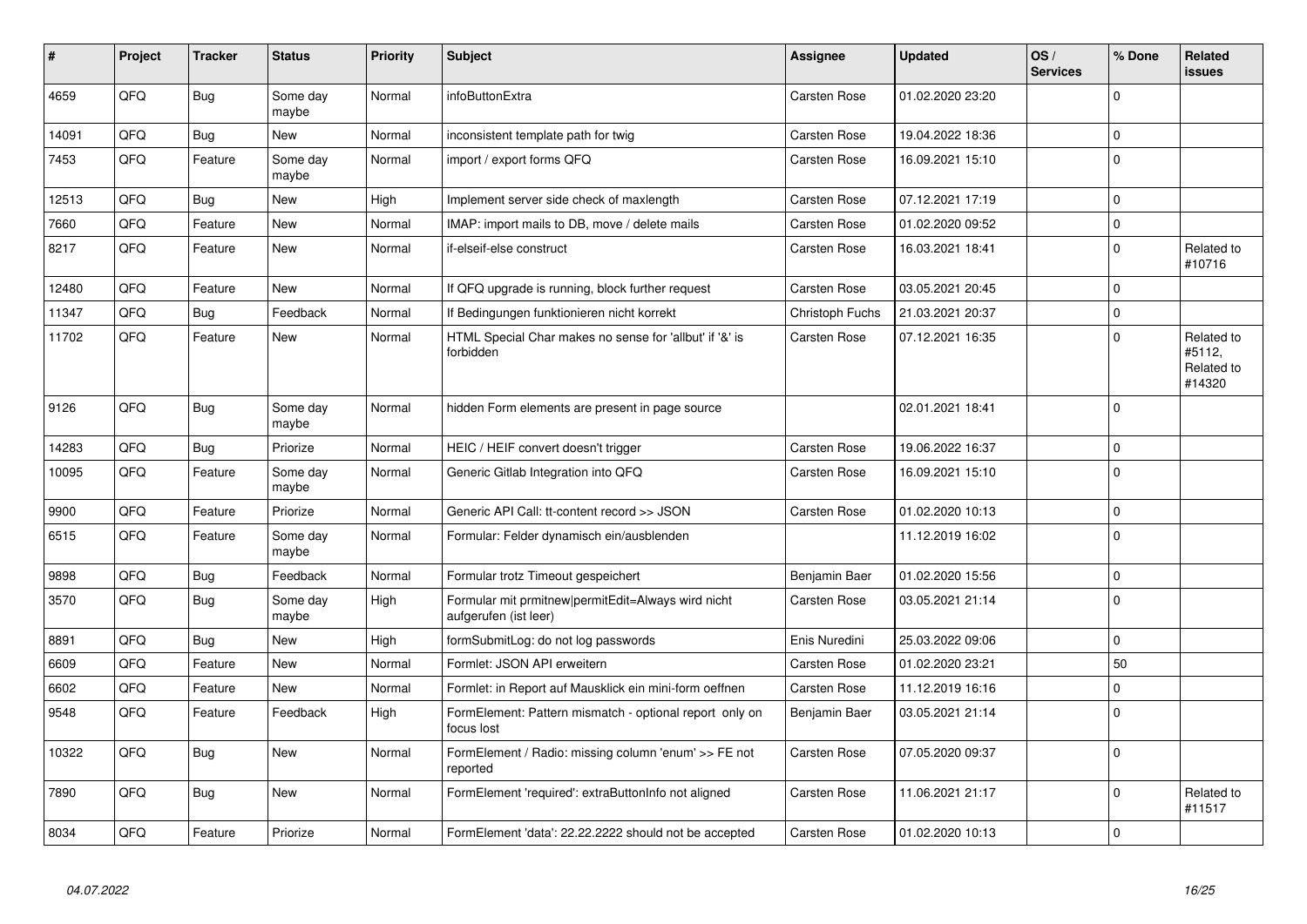| #     | Project | <b>Tracker</b> | <b>Status</b>     | <b>Priority</b> | <b>Subject</b>                                                                                                                                      | <b>Assignee</b>     | <b>Updated</b>   | OS/<br><b>Services</b> | % Done         | Related<br><b>issues</b>   |
|-------|---------|----------------|-------------------|-----------------|-----------------------------------------------------------------------------------------------------------------------------------------------------|---------------------|------------------|------------------------|----------------|----------------------------|
| 4008  | QFQ     | <b>Bug</b>     | Some day<br>maybe | Normal          | FormElemen.type=sendmail: wrong 'TO' if 'real<br>name <rea@mail.to>' is used</rea@mail.to>                                                          | <b>Carsten Rose</b> | 11.12.2019 16:03 |                        | $\Omega$       |                            |
| 14395 | QFQ     | Support        | <b>New</b>        | Normal          | FormEditor: Virtual table columns                                                                                                                   | Enis Nuredini       | 21.06.2022 16:09 |                        | $\mathbf 0$    |                            |
| 7290  | QFQ     | Feature        | Priorize          | Normal          | FormEditor: title as textarea if LEN(title)>60                                                                                                      | Carsten Rose        | 01.02.2020 10:13 |                        | $\mathbf 0$    | <b>Blocked by</b><br>#7682 |
| 14290 | QFQ     | Feature        | Priorize          | Normal          | FormEditor: Show Table Definition                                                                                                                   | Carsten Rose        | 19.06.2022 16:37 |                        | $\Omega$       |                            |
| 8083  | QFQ     | <b>Bug</b>     | New               | High            | FormEditor: primary table list does not respect<br>'indexDb={{indexData:Y}}'                                                                        | Carsten Rose        | 03.05.2021 21:14 |                        | $\Omega$       | Has<br>duplicate<br>#6678  |
| 3350  | QFQ     | Feature        | Some day<br>maybe | Normal          | FormEditor: Hilfetext hinter 'checktype'                                                                                                            | Carsten Rose        | 11.12.2019 16:02 |                        | $\Omega$       |                            |
| 9537  | QFQ     | Feature        | <b>New</b>        | Normal          | FormEditor: Edit fieldset in FrontEnd                                                                                                               | Carsten Rose        | 01.02.2020 23:22 |                        | $\mathbf 0$    |                            |
| 3877  | QFQ     | Feature        | Some day<br>maybe | Normal          | FormEditor: die Felder die aktuell nicht gebraucht werden<br>nur auf readonly/disabled setzen (nicht ausblenden > das<br>irritiert.                 | <b>Carsten Rose</b> | 11.12.2019 16:03 |                        | $\overline{0}$ |                            |
| 6998  | QFQ     | Feature        | Priorize          | Normal          | Form: with debug=on show column information as tooltip of<br>column label                                                                           | Carsten Rose        | 01.02.2020 10:13 |                        | $\Omega$       |                            |
| 7278  | QFQ     | Feature        | Some day<br>maybe | Normal          | Form: Wert vordefinieren der immer gesetzt wird                                                                                                     |                     | 02.05.2021 09:27 |                        | $\Omega$       |                            |
| 12468 | QFQ     | Bug            | <b>New</b>        | Urgent          | Form: update Form.title after save                                                                                                                  | Carsten Rose        | 03.05.2021 21:12 |                        | $\Omega$       |                            |
| 12156 | QFQ     | Feature        | <b>New</b>        | Normal          | Form: Optional disable 'leave page'                                                                                                                 |                     | 03.05.2021 20:45 |                        | $\mathbf 0$    |                            |
| 4443  | QFQ     | Feature        | Some day<br>maybe | Normal          | Form: multiple secondary tables                                                                                                                     |                     | 01.02.2020 23:20 |                        | $\Omega$       |                            |
| 6289  | QFQ     | Feature        | New               | Normal          | Form: Log                                                                                                                                           | Carsten Rose        | 01.02.2020 23:21 |                        | $\mathbf 0$    |                            |
| 3708  | QFQ     | Feature        | Some day<br>maybe | Normal          | Form: input - 'specialchars', 'none'  gewisse tags<br>erlauben, andere verbieten                                                                    | Carsten Rose        | 11.12.2019 16:02 |                        | $\mathbf 0$    | Related to<br>#14320       |
| 9773  | QFQ     | <b>Bug</b>     | <b>New</b>        | Normal          | form.parameter.formModeGlobal=requiredOff                                                                                                           | Carsten Rose        | 01.02.2020 15:56 |                        | $\mathbf 0$    |                            |
| 9668  | QFQ     | Feature        | Priorize          | Normal          | Form.mode: rename 'hidden' to 'hide'                                                                                                                | Carsten Rose        | 05.05.2021 22:14 |                        | $\Omega$       | Related to<br>#6437        |
| 12581 | QFQ     | <b>Bug</b>     | <b>New</b>        | Normal          | Form.forward=close: Record 'new' in new browser tab ><br>save (& close) >> Form is not reloaded with new created<br>record id and stays in mode=new | Carsten Rose        | 19.03.2022 17:48 |                        | $\Omega$       |                            |
| 5983  | QFQ     | Feature        | Some day<br>maybe | Normal          | Form Submit (save & update): normalize date/-time FE                                                                                                | Carsten Rose        | 01.02.2020 23:19 |                        | $\Omega$       |                            |
| 14245 | QFQ     | Bug            | New               | Normal          | Form Save Btn bleibt disabled wenn Datumsfeld über<br>Datepicker geändert                                                                           | Enis Nuredini       | 27.05.2022 13:45 |                        | $\mathbf 0$    | Related to<br>#13689       |
| 5557  | QFQ     | <b>Bug</b>     | Some day<br>maybe | Normal          | Form load: STORE RECORD filled, but should be empty                                                                                                 | Carsten Rose        | 01.02.2020 23:19 |                        | $\Omega$       |                            |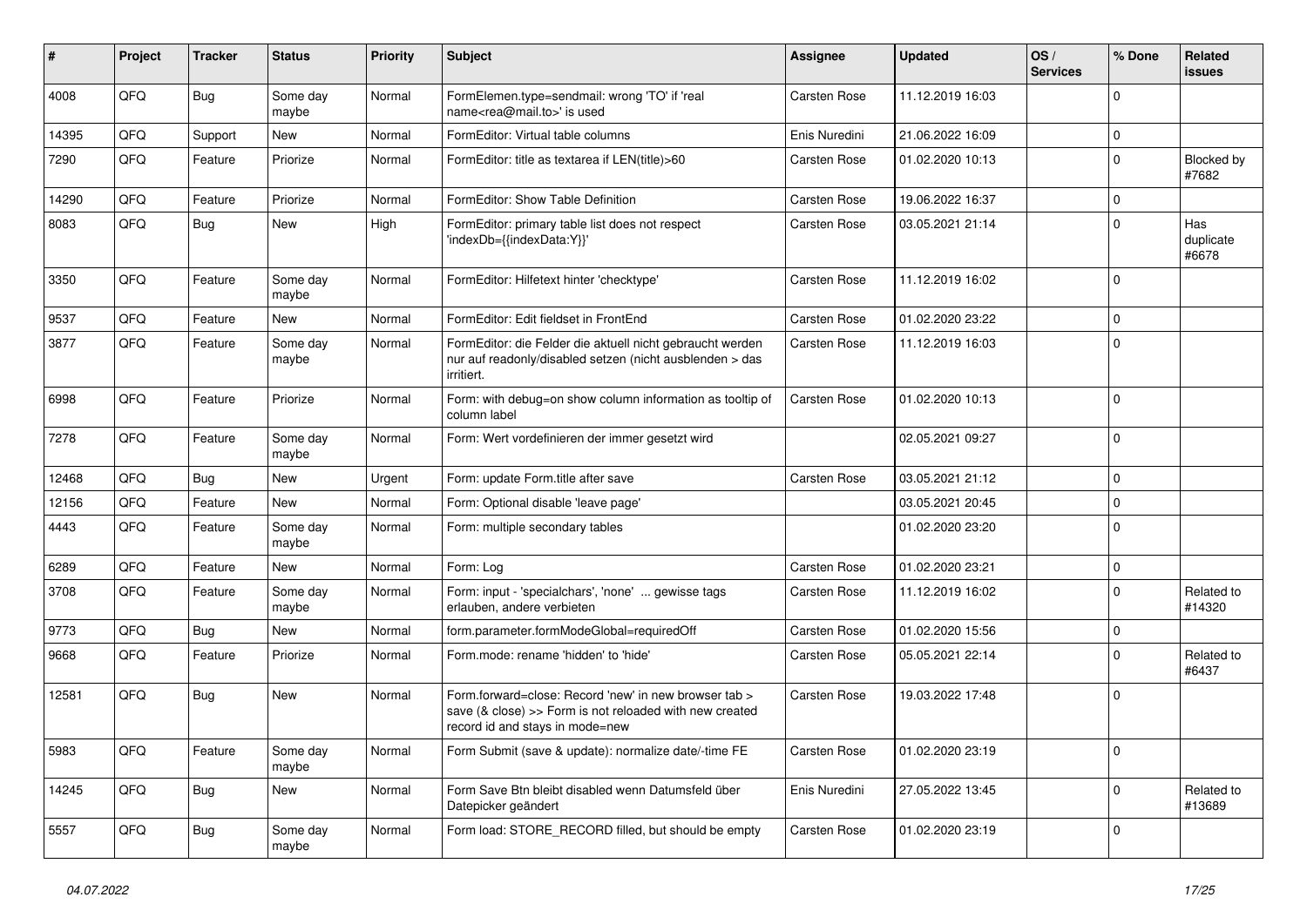| $\vert$ # | Project | <b>Tracker</b> | <b>Status</b>     | <b>Priority</b> | <b>Subject</b>                                                                                                                                           | <b>Assignee</b>     | <b>Updated</b>   | OS/<br><b>Services</b> | % Done      | Related<br><b>issues</b>                                                    |
|-----------|---------|----------------|-------------------|-----------------|----------------------------------------------------------------------------------------------------------------------------------------------------------|---------------------|------------------|------------------------|-------------|-----------------------------------------------------------------------------|
| 13572     | QFQ     | Feature        | Feedback          | Normal          | Form Load: misleading error message on trying to load non<br>existent primary record                                                                     | Enis Nuredini       | 16.05.2022 23:16 |                        | 100         |                                                                             |
| 14322     | QFQ     | Bug            | <b>New</b>        | Normal          | Form Load: by default no scroll (save & close should be<br>visible)                                                                                      | Enis Nuredini       | 15.06.2022 14:12 |                        | $\mathbf 0$ | Related to<br>#14321,<br>Related to<br>#6232                                |
| 12315     | QFQ     | Feature        | Some day<br>maybe | Normal          | Form History (Diffs) / Backups                                                                                                                           | Carsten Rose        | 16.09.2021 15:10 |                        | $\mathbf 0$ |                                                                             |
| 11322     | QFQ     | Feature        | Some day<br>maybe | Normal          | Form Element JSON - (multiline parameter field)                                                                                                          | Carsten Rose        | 16.09.2021 15:10 |                        | $\mathbf 0$ |                                                                             |
| 4756      | QFQ     | <b>Bug</b>     | New               | Normal          | Form dirty even nothing changes                                                                                                                          | Carsten Rose        | 11.12.2019 16:16 |                        | $\mathbf 0$ |                                                                             |
| 9602      | QFQ     | Feature        | <b>New</b>        | Normal          | Form definition as JSON                                                                                                                                  | Carsten Rose        | 01.02.2020 23:21 |                        | $\mathbf 0$ | Related to<br>#9600                                                         |
| 12262     | QFQ     | Feature        | ToDo              | Normal          | Form buttons on top: more customable                                                                                                                     | Enis Nuredini       | 17.06.2022 10:44 |                        | $\mathbf 0$ | Related to<br>#13945, Has<br>duplicate<br>#4046, Has<br>duplicate<br>#10080 |
| 11716     | QFQ     | Feature        | <b>New</b>        | Normal          | Form an beliebiger Stelle im Report anzeigen                                                                                                             |                     | 09.12.2020 09:47 |                        | $\mathbf 0$ |                                                                             |
| 10763     | QFQ     | Feature        | New               | Normal          | form accessed and submitted despite logout?                                                                                                              |                     | 16.06.2020 11:43 |                        | 0           |                                                                             |
| 8336      | QFQ     | Feature        | New               | Normal          | Form > modified > Close New: a) Optional disable popup, b)<br>custom text, c) mode on save: close stay                                                   | <b>Carsten Rose</b> | 01.02.2020 23:22 |                        | $\mathbf 0$ | Related to<br>#8335                                                         |
| 3878      | QFQ     | Feature        | Some day<br>maybe | Normal          | Form 'FormElement': Spalte 'name' typeAhead mit<br>Spaltennamen der Primarytable.                                                                        |                     | 11.12.2019 16:03 |                        | $\mathbf 0$ |                                                                             |
| 3879      | QFQ     | Feature        | Some day<br>maybe | Normal          | Form 'FormElement': Beim Feld 'name' rechts in der Notiz<br>einen Link einblenden - a) aktuelle Definition anzeigen, b)<br>Spalte in der Tabelle anlegen |                     | 11.12.2019 16:03 |                        | $\mathbf 0$ |                                                                             |
| 3880      | QFQ     | Feature        | Some day<br>maybe | Normal          | Form 'Form': anlegen einer Tabelle                                                                                                                       |                     | 14.01.2021 10:12 |                        | $\mathbf 0$ |                                                                             |
| 13716     | QFQ     | Bug            | New               | High            | Firefox ask to store username/password                                                                                                                   | Enis Nuredini       | 30.05.2022 09:31 |                        | $\mathbf 0$ | Related to<br>#13827                                                        |
| 5923      | QFQ     | Feature        | Some day<br>maybe | Normal          | fillStoreSystemBySqlLate                                                                                                                                 |                     | 01.02.2020 23:19 |                        | $\mathbf 0$ |                                                                             |
| 6462      | QFG     | <b>Bug</b>     | New               | Normal          | File Upload: Nutzlose Fehlermeldung wenn Datei zu gross                                                                                                  | Carsten Rose        | 01.02.2020 23:21 |                        | $\mathbf 0$ | Related to<br>#6139                                                         |
| 10003     | QFO     | Feature        | Priorize          | Normal          | fieldset: stronger visualize group                                                                                                                       | Benjamin Baer       | 12.02.2020 08:13 |                        | $\mathbf 0$ |                                                                             |
| 4413      | QFQ     | Feature        | New               | Normal          | fieldset: show/hidden, modeSql, dynamicUpdate                                                                                                            | Carsten Rose        | 09.02.2022 15:19 |                        | $\mathbf 0$ |                                                                             |
| 4872      | QFG     | Feature        | Some day<br>maybe | Normal          | Fields of Typo3 page available in STORE_TYPO3                                                                                                            | Carsten Rose        | 01.02.2020 23:19 |                        | $\mathbf 0$ |                                                                             |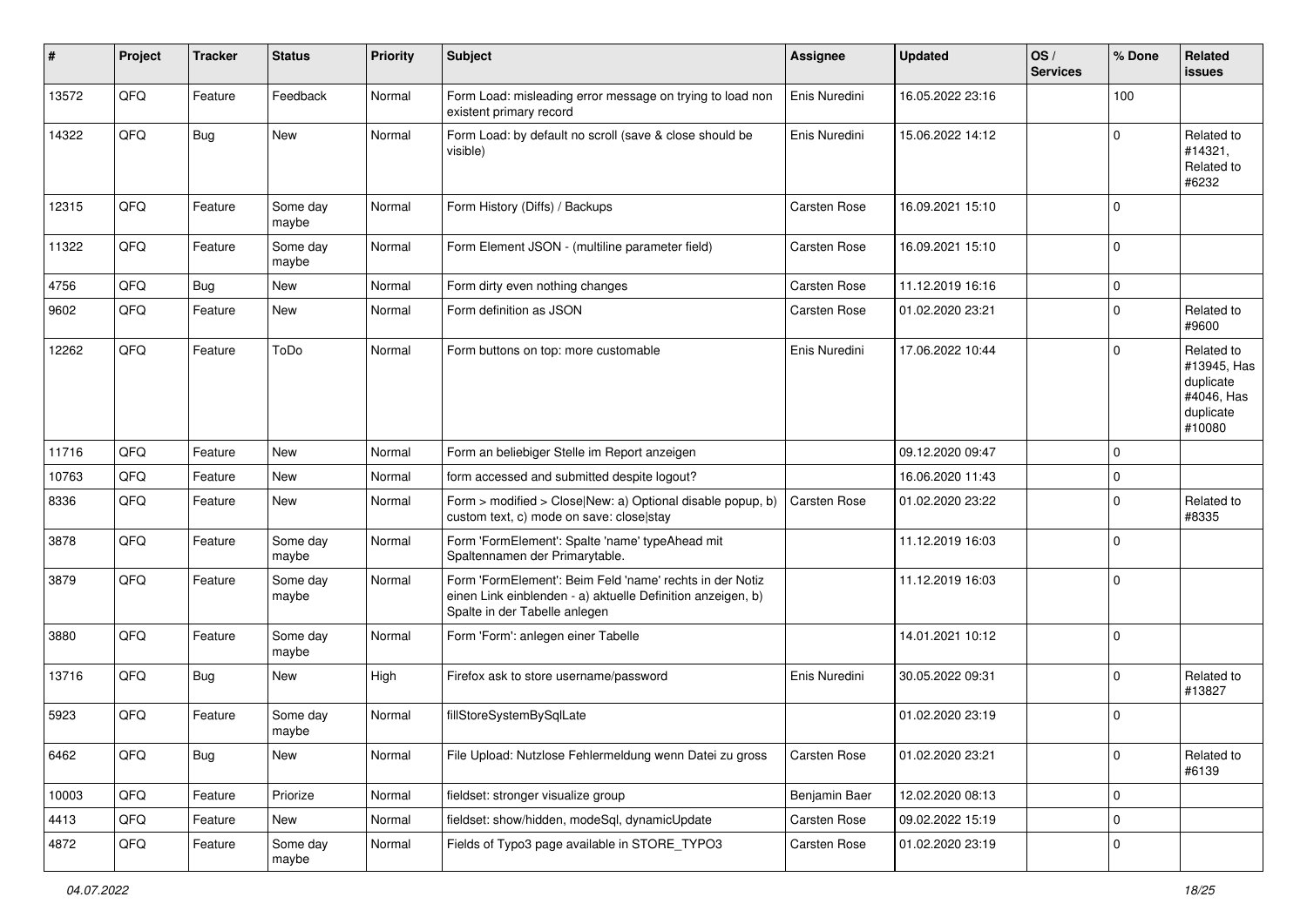| #     | Project | <b>Tracker</b> | <b>Status</b>     | <b>Priority</b> | Subject                                                                                                              | <b>Assignee</b> | <b>Updated</b>   | OS/<br><b>Services</b> | % Done      | Related<br><b>issues</b>                                              |
|-------|---------|----------------|-------------------|-----------------|----------------------------------------------------------------------------------------------------------------------|-----------------|------------------|------------------------|-------------|-----------------------------------------------------------------------|
| 10937 | QFQ     | Bug            | <b>New</b>        | Normal          | Fehler mit abhängigen Select- Feldern beim Positionieren                                                             | Carsten Rose    | 12.11.2020 23:45 |                        | $\mathbf 0$ |                                                                       |
| 7920  | QFQ     | Feature        | <b>New</b>        | Normal          | FE: Syntax Highlight, Zeinlenumbruch                                                                                 | Carsten Rose    | 01.02.2020 10:03 |                        | $\mathbf 0$ |                                                                       |
| 7512  | QFQ     | <b>Bug</b>     | New               | Normal          | FE: inputType=number >> 'pattern' is not respected                                                                   | Carsten Rose    | 01.02.2020 23:22 |                        | $\mathbf 0$ |                                                                       |
| 4444  | QFQ     | Feature        | Some day<br>maybe | Normal          | FE.type=upload: detect mime type                                                                                     |                 | 11.12.2019 16:02 |                        | $\Omega$    | Related to<br>#4303                                                   |
| 9533  | QFQ     | Bug            | <b>New</b>        | Normal          | FE.type=upload: Check in 'beforeSave' if upload is given                                                             | Carsten Rose    | 01.02.2020 23:22 |                        | $\Omega$    | Related to<br>#11523                                                  |
| 9534  | QFQ     | Bug            | Priorize          | Urgent          | FE.type=upload: 'Unknown Mode: ID"                                                                                   | Carsten Rose    | 03.05.2021 21:14 |                        | $\Omega$    | Related to<br>#9532                                                   |
| 8037  | QFQ     | Bug            | Priorize          | Normal          | FE.type=upload (advanced mode): {{slaveld:V}} missing<br>during dynamic update                                       | Carsten Rose    | 01.02.2020 10:13 |                        | $\mathbf 0$ |                                                                       |
| 9347  | QFQ     | <b>Bug</b>     | New               | High            | FE.type=upload with dynamic show/hidden: required not<br>detected                                                    | Carsten Rose    | 12.06.2021 10:40 |                        | $\mathbf 0$ | Related to<br>#5305,<br>Related to<br>#12398                          |
| 12162 | QFQ     | Feature        | <b>New</b>        | Normal          | FE.type=sendmail: personalized mailing (several mails) via<br>template                                               | Carsten Rose    | 03.05.2021 20:45 |                        | $\mathbf 0$ |                                                                       |
| 10082 | QFQ     | Bug            | New               | Normal          | FE.type=SELECT - 'sanatize' Class                                                                                    | Carsten Rose    | 07.05.2020 09:36 |                        | $\Omega$    | Related to<br>#10081                                                  |
| 7899  | QFQ     | Bug            | <b>New</b>        | High            | Fe.type=password / retype / required: always complain<br>about missing value                                         | Carsten Rose    | 03.05.2021 21:14 |                        | $\Omega$    |                                                                       |
| 5877  | QFQ     | Bug            | Some day<br>maybe | Normal          | FE.type=note:bsColumn strange behaviour                                                                              |                 | 01.02.2020 23:19 |                        | $\Omega$    |                                                                       |
| 9317  | QFQ     | Bug            | New               | Normal          | FE.type=note: with dynamic show/hidden an empty label<br>causes trouble                                              | Carsten Rose    | 01.02.2020 23:22 |                        | $\mathbf 0$ |                                                                       |
| 8049  | QFQ     | Bug            | <b>New</b>        | Normal          | FE.type=note, column 'value': text moves some pixel to top<br>after save                                             | Carsten Rose    | 01.02.2020 23:22 |                        | 0           |                                                                       |
| 5559  | QFQ     | Bug            | New               | Normal          | FE.type = Upload: 'accept' might contain variables                                                                   | Carsten Rose    | 11.05.2020 21:23 |                        | $\mathbf 0$ |                                                                       |
| 5021  | QFQ     | Bug            | Some day<br>maybe | Normal          | FE.typ=extra - during save displays error 'datum2' already<br>filled in STORE_SIP - the value is stored nevertheless | Carsten Rose    | 01.02.2020 23:19 |                        | $\Omega$    | Related to<br>#3875                                                   |
| 10013 | QFQ     | Feature        | Some day<br>maybe | Normal          | FE.typ=editor: CodeMirror                                                                                            | Carsten Rose    | 08.06.2022 10:37 |                        | $\Omega$    | Related to<br>#12611,<br>Related to<br>#12490,<br>Related to<br>#7732 |
| 8277  | QFQ     | Feature        | Priorize          | Normal          | fe.parameter.default=                                                                                                | Carsten Rose    | 01.02.2020 23:17 |                        | $\mathbf 0$ | Related to<br>#8113                                                   |
| 7656  | QFQ     | <b>Bug</b>     | Priorize          | Normal          | FE with required, 'pattern' and 'extraButtonLock': always<br>complain about missing value                            | Carsten Rose    | 01.02.2020 10:13 |                        | $\Omega$    |                                                                       |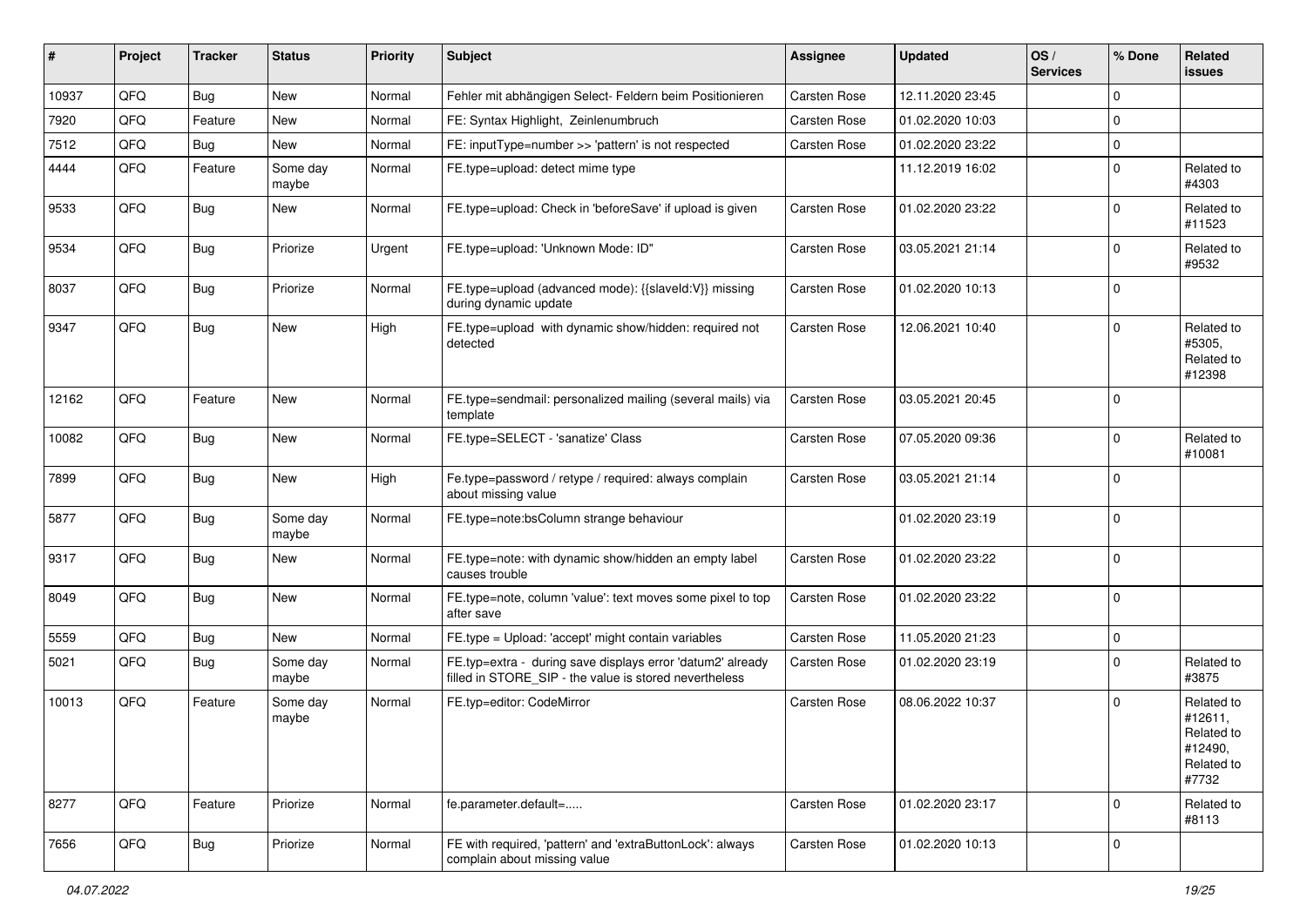| $\vert$ # | Project | <b>Tracker</b> | <b>Status</b>     | <b>Priority</b> | <b>Subject</b>                                                           | <b>Assignee</b> | <b>Updated</b>   | OS/<br><b>Services</b> | % Done      | Related<br><b>issues</b>                                                                                                       |
|-----------|---------|----------------|-------------------|-----------------|--------------------------------------------------------------------------|-----------------|------------------|------------------------|-------------|--------------------------------------------------------------------------------------------------------------------------------|
| 4536      | QFQ     | Feature        | Some day<br>maybe | Normal          | FE upload: problem with delete if mutliple uploads an<br>FE.name="       |                 | 01.02.2020 23:20 |                        | $\Omega$    |                                                                                                                                |
| 3547      | QFQ     | <b>Bug</b>     | <b>New</b>        | Normal          | FE of type 'note' causes writing of empty fields.                        | Carsten Rose    | 01.02.2020 23:21 |                        | $\Omega$    |                                                                                                                                |
| 12040     | QFQ     | <b>Bug</b>     | <b>New</b>        | Normal          | FE Mode 'hidden' für zwei FEs auf einer Zeile                            | Carsten Rose    | 18.02.2021 10:13 |                        | $\Omega$    |                                                                                                                                |
| 3415      | QFQ     | Feature        | Some day<br>maybe | Normal          | FE Login Box Templatefile                                                | Benjamin Baer   | 11.12.2019 16:02 |                        | $\Omega$    |                                                                                                                                |
| 3750      | QFQ     | Bug            | Some day<br>maybe | Normal          | FE in a row: if one violates check, all are red                          | Carsten Rose    | 11.12.2019 16:03 |                        | $\mathbf 0$ |                                                                                                                                |
| 9531      | QFQ     | <b>Bug</b>     | <b>New</b>        | High            | FE File: Dynamic Update / modeSql / required detected<br>even it not set | Carsten Rose    | 11.06.2021 20:32 |                        | $\mathbf 0$ | Related to<br>#12398                                                                                                           |
| 7812      | QFQ     | Feature        | <b>New</b>        | Normal          | FE 'Subrecord' - new option 'subrecordShowFilter',<br>'subrecordPaging'  | Carsten Rose    | 01.02.2020 23:22 |                        | $\Omega$    |                                                                                                                                |
| 9352      | QFQ     | Feature        | <b>New</b>        | Normal          | FE 'Native' fire slaveld, sqlAfter, sqlIns                               | Carsten Rose    | 01.02.2020 23:22 |                        | $\Omega$    |                                                                                                                                |
| 8584      | QFQ     | Feature        | Priorize          | Normal          | FE 'Action' - never assign to Container (except Template<br>Group)       | Carsten Rose    | 01.02.2020 10:13 |                        | $\Omega$    |                                                                                                                                |
| 9862      | QFQ     | <b>Bug</b>     | Priorize          | Normal          | Failed writing to sql mail qfq.log should throw an exception             | Carsten Rose    | 01.02.2020 10:13 |                        | $\mathbf 0$ |                                                                                                                                |
| 6801      | QFQ     | Feature        | Priorize          | Normal          | Fabric: Maximize / FullIscreen                                           | Benjamin Baer   | 21.03.2022 09:56 |                        | $\mathbf 0$ |                                                                                                                                |
| 5024      | QFQ     | Feature        | Some day<br>maybe | Normal          | Fabric: Generate PDF with edits                                          | Benjamin Baer   | 01.02.2020 23:20 |                        | $\Omega$    | Related to<br>#10704                                                                                                           |
| 6972      | QFQ     | Feature        | Some day<br>maybe | Normal          | Fabric Clipboard / cross browser tab                                     | Benjamin Baer   | 01.02.2020 23:21 |                        | $\Omega$    |                                                                                                                                |
| 8719      | QFQ     | Feature        | New               | Normal          | extraButtonLock: add support for 0/1                                     | Carsten Rose    | 01.02.2020 23:22 |                        | $\Omega$    |                                                                                                                                |
| 4528      | QFQ     | <b>Bug</b>     | Some day<br>maybe | Normal          | extraButtonLock mit SQLAhead Bug                                         | Carsten Rose    | 01.02.2020 23:19 |                        | $\Omega$    |                                                                                                                                |
| 11517     | QFQ     | Bug            | In Progress       | Normal          | extraButtonInfo Broken for multiple FormElements                         | Carsten Rose    | 12.05.2022 13:12 |                        | $\Omega$    | Related to<br>#7890,<br>Related to<br>#3811, Has<br>duplicate<br>#10905, Has<br>duplicate<br>#10553, Has<br>duplicate<br>#6779 |
| 14185     | QFQ     | Feature        | <b>New</b>        | Normal          | External/Autocron.php - better suitable directory                        | Support: System | 28.05.2022 11:03 |                        | $\Omega$    |                                                                                                                                |
| 11217     | QFQ     | Feature        | Some day<br>maybe | Normal          | <b>Extend Script Functionality</b>                                       | Carsten Rose    | 16.09.2021 15:10 |                        | $\Omega$    |                                                                                                                                |
| 3900      | QFQ     | Feature        | Some day<br>maybe | Normal          | Extend documentation of 'Copy / Paste'                                   | Carsten Rose    | 11.12.2019 16:03 |                        | $\Omega$    | Related to<br>#3899                                                                                                            |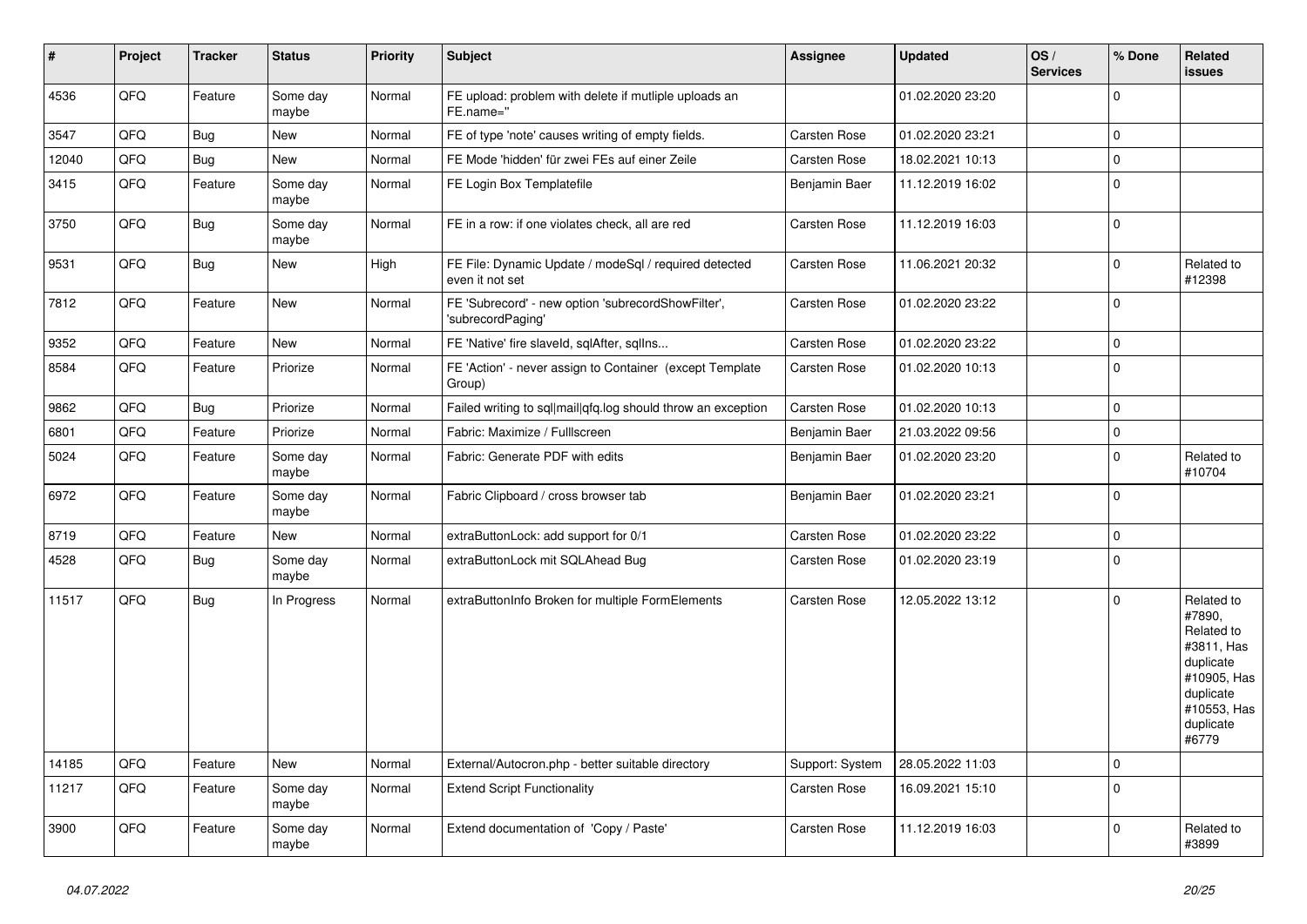| ∦     | Project | <b>Tracker</b> | <b>Status</b>     | <b>Priority</b> | <b>Subject</b>                                                                                                          | <b>Assignee</b> | <b>Updated</b>   | OS/<br><b>Services</b> | % Done      | Related<br><b>issues</b>                         |
|-------|---------|----------------|-------------------|-----------------|-------------------------------------------------------------------------------------------------------------------------|-----------------|------------------|------------------------|-------------|--------------------------------------------------|
| 14464 | QFQ     | Support        | <b>New</b>        | Normal          | Exception: Missing button to edit FormElement with broken<br>sqlValidate / beforeLoad                                   | Carsten Rose    | 04.07.2022 00:13 |                        | $\Omega$    |                                                  |
| 6594  | QFQ     | Feature        | New               | Normal          | Excel: on download, check if there is a valid sip                                                                       | Carsten Rose    | 01.02.2020 23:21 |                        | $\mathbf 0$ |                                                  |
| 12024 | QFQ     | Feature        | New               | Normal          | Excel Export: text columns by default decode<br>htmlspeciachar()                                                        | Carsten Rose    | 17.02.2021 23:55 |                        | $\Omega$    | Related to<br>#12022                             |
| 10976 | QFQ     | Feature        | <b>New</b>        | Normal          | Excel Export Verbesserungen                                                                                             | Carsten Rose    | 06.08.2020 10:56 |                        | $\mathbf 0$ |                                                  |
| 10324 | QFQ     | Bug            | New               | Normal          | Excel Export mit Template funktioniert nur, wenn Template<br>vor uid kommt                                              |                 | 30.03.2020 11:20 |                        | $\mathbf 0$ | Related to<br>#10257                             |
| 10874 | QFQ     | Feature        | <b>New</b>        | Normal          | Erstellen eines Foreign Keys in der Tabelle "FormElement"                                                               |                 | 13.07.2020 10:11 |                        | $\Omega$    |                                                  |
| 4328  | QFQ     | Bug            | Some day<br>maybe | Normal          | Error Message: Show FE name/number on problems in FE                                                                    | Carsten Rose    | 01.02.2020 23:20 |                        | $\Omega$    |                                                  |
| 4330  | QFQ     | Feature        | Some day<br>maybe | Normal          | Error Message: report missing {{ / }} in sqlUpdate, sqlInsert,<br>sqlDelete, sqlAfter, sqlBefore in FE action elements. | Carsten Rose    | 01.02.2020 23:20 |                        | $\mathbf 0$ |                                                  |
| 9128  | QFQ     | Feature        | New               | Normal          | Error Message: not replaced variables- a) replace back to<br>'{{', b) underline                                         | Carsten Rose    | 01.02.2020 23:22 |                        | $\mathbf 0$ | Related to<br>#9129                              |
| 9127  | QFQ     | <b>Bug</b>     | <b>New</b>        | Normal          | Error Message: change 'roll over' color - text not readable                                                             | Carsten Rose    | 01.02.2020 23:22 |                        | $\Omega$    |                                                  |
| 6912  | QFQ     | Bug            | <b>New</b>        | Normal          | error Message Var 'deadline' already set in SIP - in Form<br>with FE.value={{deadline:R:::{{deadlinePeriod:Y}}}}        | Carsten Rose    | 01.02.2020 23:21 |                        | $\Omega$    |                                                  |
| 5132  | QFQ     | Feature        | Some day<br>maybe | Normal          | Error Message sendmail missing attachment: more details                                                                 | Carsten Rose    | 01.02.2020 23:19 |                        | $\Omega$    |                                                  |
| 7547  | QFQ     | Bug            | <b>New</b>        | Normal          | Error Message in afterSave: wrong parameter column<br>reported                                                          | Carsten Rose    | 01.02.2020 23:22 |                        | $\mathbf 0$ |                                                  |
| 6677  | QFQ     | <b>Bug</b>     | New               | Normal          | Error message FE Action Element: no/wrong FE reference<br>who cause the problem.                                        | Carsten Rose    | 01.02.2020 23:21 |                        | $\mathbf 0$ |                                                  |
| 9013  | QFQ     | Bug            | <b>New</b>        | Normal          | Error in Twig template not handled                                                                                      | Carsten Rose    | 20.10.2021 13:43 |                        | $\mathbf 0$ |                                                  |
| 12066 | QFQ     | Bug            | New               | High            | enterAsSubmit: Forward wird nicht ausgeführt                                                                            | Enis Nuredini   | 29.05.2022 09:23 |                        | $\mathbf 0$ |                                                  |
| 13689 | QFQ     | Bug            | <b>New</b>        | Normal          | Enter auf Eingabefeld mit ungültigem Wert führt zu blurry<br>Seite                                                      | Enis Nuredini   | 28.05.2022 10:53 |                        | $\Omega$    | Related to<br>#14245, Has<br>duplicate<br>#11891 |
| 6250  | QFQ     | Feature        | In Progress       | Normal          | Enhance layout: a) Subrecord, b) Subrecord-Title                                                                        | Carsten Rose    | 01.02.2020 23:22 |                        | $\Omega$    | Related to<br>#5391                              |
| 8585  | QFO     | Feature        | Priorize          | Normal          | Enhance Error message for 'unknown form'                                                                                | Carsten Rose    | 01.02.2020 10:13 |                        | 0           |                                                  |
| 5579  | QFQ     | Feature        | Some day<br>maybe | Normal          | Enhance Doc / Presentation: variable type 'link column type'                                                            | Carsten Rose    | 01.02.2020 23:19 |                        | 0           |                                                  |
| 3864  | QFQ     | Feature        | New               | Normal          | Encrypt / decrypt field                                                                                                 | Enis Nuredini   | 30.06.2022 16:29 |                        | 0           |                                                  |
| 10759 | QFQ     | <b>Bug</b>     | New               | Normal          | emptyMeansNull - Feld falsch aktualisiert                                                                               |                 | 12.11.2020 23:45 |                        | 0           |                                                  |
| 12989 | QFG     | Bug            | New               | Normal          | empty string does not trigger dynamic update                                                                            | Enis Nuredini   | 28.05.2022 11:09 |                        | $\pmb{0}$   |                                                  |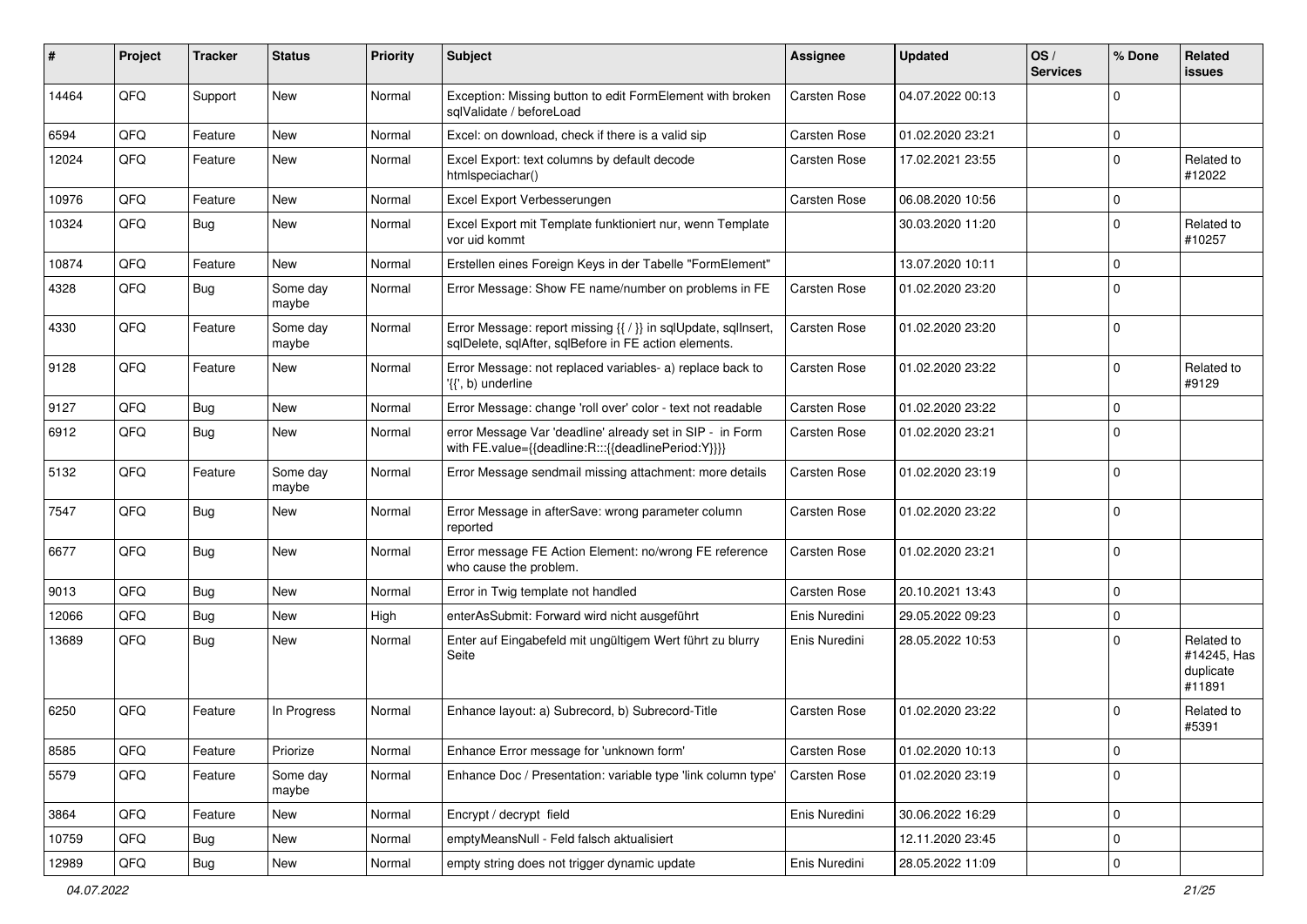| ∦     | Project | <b>Tracker</b> | <b>Status</b>     | <b>Priority</b> | <b>Subject</b>                                                                                                     | Assignee            | <b>Updated</b>   | OS/<br><b>Services</b> | % Done              | Related<br><b>issues</b>  |
|-------|---------|----------------|-------------------|-----------------|--------------------------------------------------------------------------------------------------------------------|---------------------|------------------|------------------------|---------------------|---------------------------|
| 9783  | QFQ     | <b>Bug</b>     | <b>New</b>        | Normal          | Email with special characters                                                                                      | <b>Carsten Rose</b> | 01.02.2020 23:22 |                        | $\mathbf 0$         |                           |
| 5893  | QFQ     | Feature        | Some day<br>maybe | Normal          | Edit on double-click                                                                                               |                     | 01.02.2020 23:19 |                        | $\mathbf 0$         | Related to<br>#5894       |
| 11460 | QFQ     | Feature        | New               | Normal          | Easier creation of changelog: gitchangelog                                                                         | <b>Carsten Rose</b> | 12.06.2021 10:20 |                        | $\mathbf 0$         | Related to<br>#13467      |
| 7109  | QFQ     | Feature        | <b>New</b>        | Normal          | Dynamic Updates: row/element hide                                                                                  | Carsten Rose        | 01.02.2020 23:22 |                        | $\mathbf 0$         | Has<br>duplicate<br>#4081 |
| 6083  | QFQ     | Feature        | Some day<br>maybe | Normal          | Dynamic Update: Value Check via SQL                                                                                |                     | 11.12.2019 16:02 |                        | $\mathbf 0$         |                           |
| 7002  | QFQ     | <b>Bug</b>     | <b>New</b>        | Normal          | Dynamic Update: row does not disappear / appear                                                                    | Carsten Rose        | 01.02.2020 23:22 |                        | $\mathbf 0$         |                           |
| 3682  | QFQ     | Bug            | Some day<br>maybe | Normal          | Dynamic update: Radio buttons                                                                                      | Carsten Rose        | 11.12.2019 16:02 |                        | $\mathbf 0$         |                           |
| 11195 | QFQ     | Bug            | <b>New</b>        | Low             | Dynamic Update: Note not updated if new text is empty<br>(v20.4)                                                   |                     | 25.09.2020 11:14 |                        | $\Omega$            |                           |
| 4082  | QFQ     | Feature        | <b>New</b>        | Normal          | Dynamic Update: modeSql - useful default                                                                           | <b>Carsten Rose</b> | 01.02.2020 23:22 |                        | $\mathbf 0$         |                           |
| 8106  | QFQ     | <b>Bug</b>     | Some day<br>maybe | Normal          | Dynamic Update: Feld kann nicht auf empty zurückgesetzt<br>werden                                                  | Carsten Rose        | 11.12.2019 16:01 |                        | $\Omega$            |                           |
| 6224  | QFQ     | Feature        | Priorize          | Normal          | Dynamic update: fade in/out fields                                                                                 | Benjamin Baer       | 21.03.2022 09:50 |                        | $\mathsf 0$         |                           |
| 3811  | QFQ     | Bug            | Some day<br>maybe | Normal          | Dynamic Update: extraButtonInfo - Text aktualisieren                                                               | Carsten Rose        | 11.12.2019 16:03 |                        | $\mathbf 0$         | Related to<br>#11517      |
| 11504 | QFQ     | Feature        | <b>New</b>        | Normal          | Dynamic Update: Button text update for 'Save',' Close' &<br>'Delete'                                               | Carsten Rose        | 12.11.2020 23:44 |                        | $\mathbf 0$         |                           |
| 3216  | QFQ     | Feature        | Some day<br>maybe | Normal          | dynamic update für checkbox label2                                                                                 | Carsten Rose        | 11.12.2019 16:03 |                        | $\mathbf 0$         | Related to<br>#2081       |
| 2665  | QFQ     | <b>Bug</b>     | Priorize          | Normal          | Dynamic Update funktioniert nicht, wenn beim<br>entsprechenden FormElement eine size angegeben ist.                | Benjamin Baer       | 03.01.2022 08:12 |                        | 30                  |                           |
| 4583  | QFQ     | <b>Bug</b>     | Some day<br>maybe | Normal          | Dynamic Update bei TypeAhead Feldern                                                                               | Carsten Rose        | 01.02.2020 23:19 |                        | $\mathbf 0$         |                           |
| 4869  | QFQ     | Feature        | Some day<br>maybe | Normal          | Dynamic Update (show, hide, readonly?, required?) for<br><b>Template Group Elements</b>                            | Carsten Rose        | 01.02.2020 23:19 |                        | $\Omega$            | Related to<br>#4865       |
| 12670 | QFQ     | Bug            | <b>New</b>        | High            | Dropdown-Menu classes können nicht mehr angegeben<br>werden                                                        | <b>Carsten Rose</b> | 07.12.2021 17:19 |                        | $\mathbf 0$         |                           |
| 9975  | QFQ     | <b>Bug</b>     | Priorize          | Normal          | Dropdown Menu: 'r:3' broken                                                                                        | Carsten Rose        | 01.02.2020 10:13 |                        | $\mathsf{O}\xspace$ |                           |
| 2995  | QFQ     | Feature        | Some day<br>maybe | Normal          | Dropdown JQuery Plugin: 'chosen' - Moeglichkeit um Select<br>Listen mehr Funktion zu geben. Kein Bootstrap noetig. | <b>Carsten Rose</b> | 11.12.2019 16:03 |                        | $\Omega$            |                           |
| 10119 | QFQ     | Feature        | <b>New</b>        | Normal          | Dropdown (selectlist) & Type Ahead: format and catagorize<br>list                                                  | <b>Carsten Rose</b> | 07.05.2020 09:36 |                        | $\Omega$            |                           |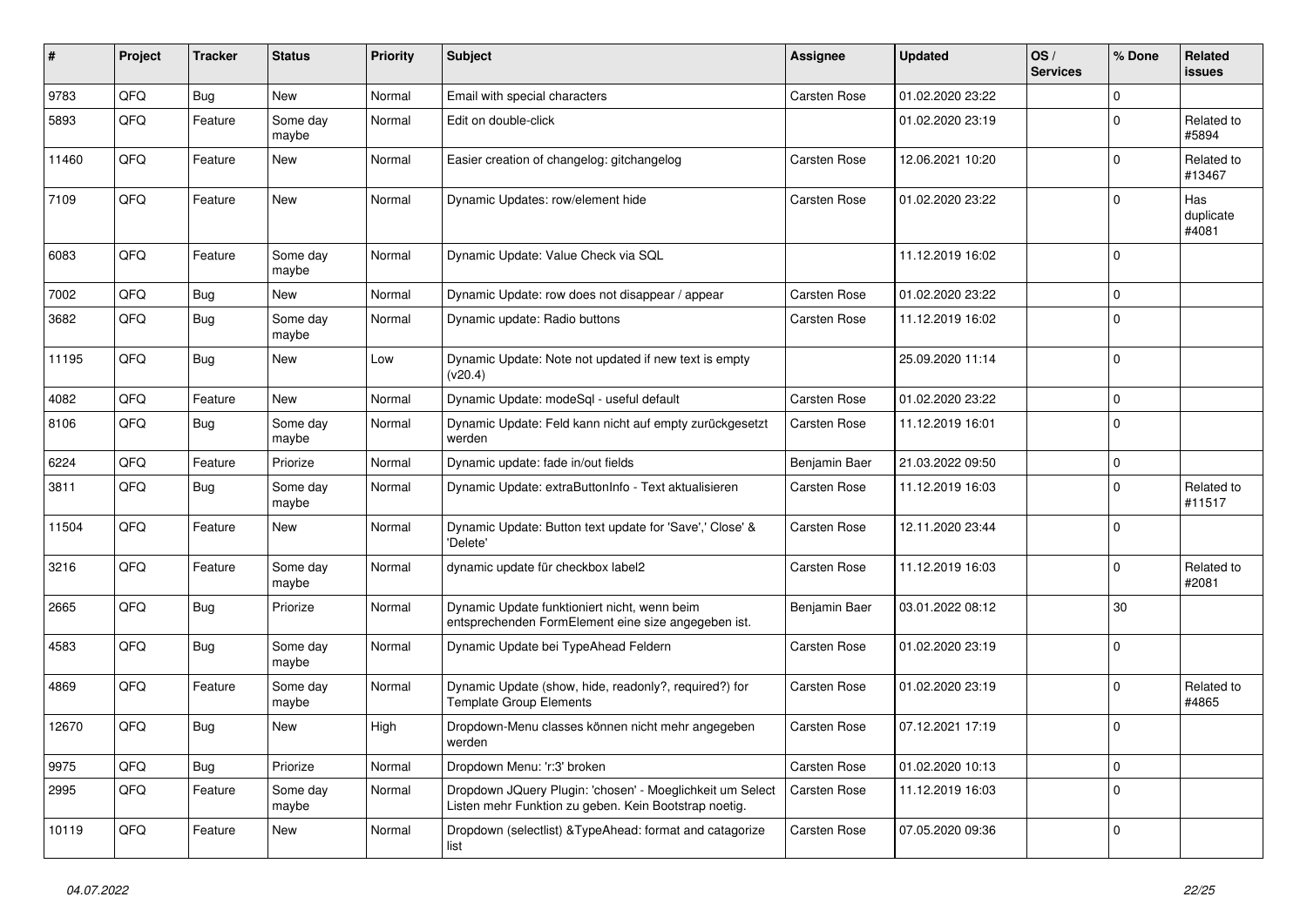| #     | Project | <b>Tracker</b> | <b>Status</b>              | <b>Priority</b> | <b>Subject</b>                                                                                        | <b>Assignee</b>     | <b>Updated</b>   | OS/<br><b>Services</b> | % Done      | Related<br><b>issues</b> |
|-------|---------|----------------|----------------------------|-----------------|-------------------------------------------------------------------------------------------------------|---------------------|------------------|------------------------|-------------|--------------------------|
| 12603 | QFQ     | Feature        | <b>New</b>                 | Normal          | Dropdown (Select), Radio, checkbox:<br>itemListAlways={{!SELECT key, value}}                          | <b>Carsten Rose</b> | 19.03.2022 17:47 |                        | $\Omega$    |                          |
| 5562  | QFQ     | Feature        | Priorize                   | Normal          | Drag'n'Drop fuer Uploads                                                                              | Benjamin Baer       | 21.03.2022 09:52 |                        | $\Omega$    | Related to<br>#9706      |
| 7217  | QFQ     | Feature        | Priorize                   | Normal          | Download: notice User if `_sip=?` is missing                                                          | Carsten Rose        | 01.02.2020 10:13 |                        | $\Omega$    |                          |
| 7100  | QFQ     | Feature        | Some day<br>maybe          | Normal          | Download: log access, max downloads, time limit                                                       |                     | 01.02.2020 23:19 |                        | $\Omega$    |                          |
| 6292  | QFQ     | Feature        | <b>New</b>                 | Normal          | Download: File speichern mit Hash aber original Filename in<br>der Datenbank vermerken fuer Downloads | Carsten Rose        | 01.02.2020 23:21 |                        | $\Omega$    |                          |
| 10996 | QFQ     | Feature        | <b>New</b>                 | Normal          | Download video via sip: no seek                                                                       | <b>Carsten Rose</b> | 12.08.2020 14:18 |                        | $\mathbf 0$ |                          |
| 5221  | QFQ     | <b>Bug</b>     | New                        | High            | Download Dialog: Bleibt stehen in FF wenn Datei<br>automatisch gespeichert wird.                      | Carsten Rose        | 03.05.2021 21:14 |                        | $\Omega$    |                          |
| 4293  | QFQ     | <b>Bug</b>     | Some day<br>maybe          | Normal          | Download broken if token 'd:' is missing - but no error<br>message                                    | Carsten Rose        | 11.12.2019 16:03 |                        | $\mathbf 0$ | Related to<br>#7514      |
| 12109 | QFQ     | Feature        | <b>New</b>                 | Normal          | Donwload Link: Plain, SIP, Persistent Link, Peristent SIP -<br>new notation                           | Carsten Rose        | 03.05.2021 20:45 |                        | $\Omega$    | Related to<br>#12085     |
| 3905  | QFQ     | Feature        | Some day<br>maybe          | Normal          | Documentation: Best Practice anhand eines Online<br>Bewerbungstools                                   | <b>Carsten Rose</b> | 11.12.2019 16:03 |                        | I٥          |                          |
| 8316  | QFQ     | <b>Bug</b>     | Feedback                   | Normal          | Documentation/Behaviour for Nested Queries and<br>Record-Store confusing                              | Nicola Chiapolini   | 20.11.2019 09:14 |                        | $\Omega$    |                          |
| 8894  | QFQ     | Feature        | Some day<br>maybe          | Normal          | Documentation Tags Usable in QFQ Application                                                          | Carsten Rose        | 11.12.2019 16:01 |                        | l 0         |                          |
| 14377 | QFQ     | Bug            | <b>New</b>                 | Normal          | Documentation > General Tips: white page after migration                                              | Enis Nuredini       | 19.06.2022 16:37 |                        | $\mathbf 0$ |                          |
| 13460 | QFQ     | Bug            | <b>New</b>                 | Normal          | Doc: Password set/reset  password should not processed<br>with 'html encode'                          | Carsten Rose        | 19.03.2022 17:46 |                        | $\Omega$    |                          |
| 8892  | QFQ     | Feature        | Some day<br>maybe          | Normal          | Display and Edit SQL Comments in Form Editor                                                          | Carsten Rose        | 11.12.2019 16:01 |                        | $\Omega$    |                          |
| 3458  | QFQ     | Feature        | Some day<br>maybe          | Normal          | Display 'Edit Form Element'-Checkbox on form: should<br>depend on FE Group                            | <b>Carsten Rose</b> | 11.12.2019 16:02 |                        | $\Omega$    | Related to<br>#3447      |
| 3273  | QFQ     | Feature        | Some day<br>maybe          | Low             | Dirty Flag in Form                                                                                    | Carsten Rose        | 11.12.2019 16:02 |                        | $\Omega$    |                          |
| 12503 | QFQ     | Feature        | Priorize                   | Normal          | Detect dangerous UPDATE statement with missing WHERE   Carsten Rose                                   |                     | 05.05.2021 22:09 |                        | $\mathbf 0$ |                          |
| 7481  | QFQ     | Feature        | New                        | Normal          | Detect 'BaseUrl' automatically                                                                        | Carsten Rose        | 01.02.2020 23:21 |                        | 0           |                          |
| 7630  | QFQ     | Feature        | Priorize                   | Normal          | detailed error message for simple upload                                                              | Carsten Rose        | 01.02.2020 10:13 |                        | $\mathbf 0$ |                          |
| 5850  | QFQ     | Feature        | Some day<br>maybe          | Normal          | Deployment: In QFQ Doc best practice fuer zeitgemaesses<br>Deployment beschreiben                     |                     | 01.02.2020 23:20 |                        | $\mathbf 0$ |                          |
| 13566 | QFQ     | Feature        | Ready to sync<br>(develop) | Normal          | Delete config-example.qfq.php file                                                                    | Carsten Rose        | 23.12.2021 09:25 |                        | 0           |                          |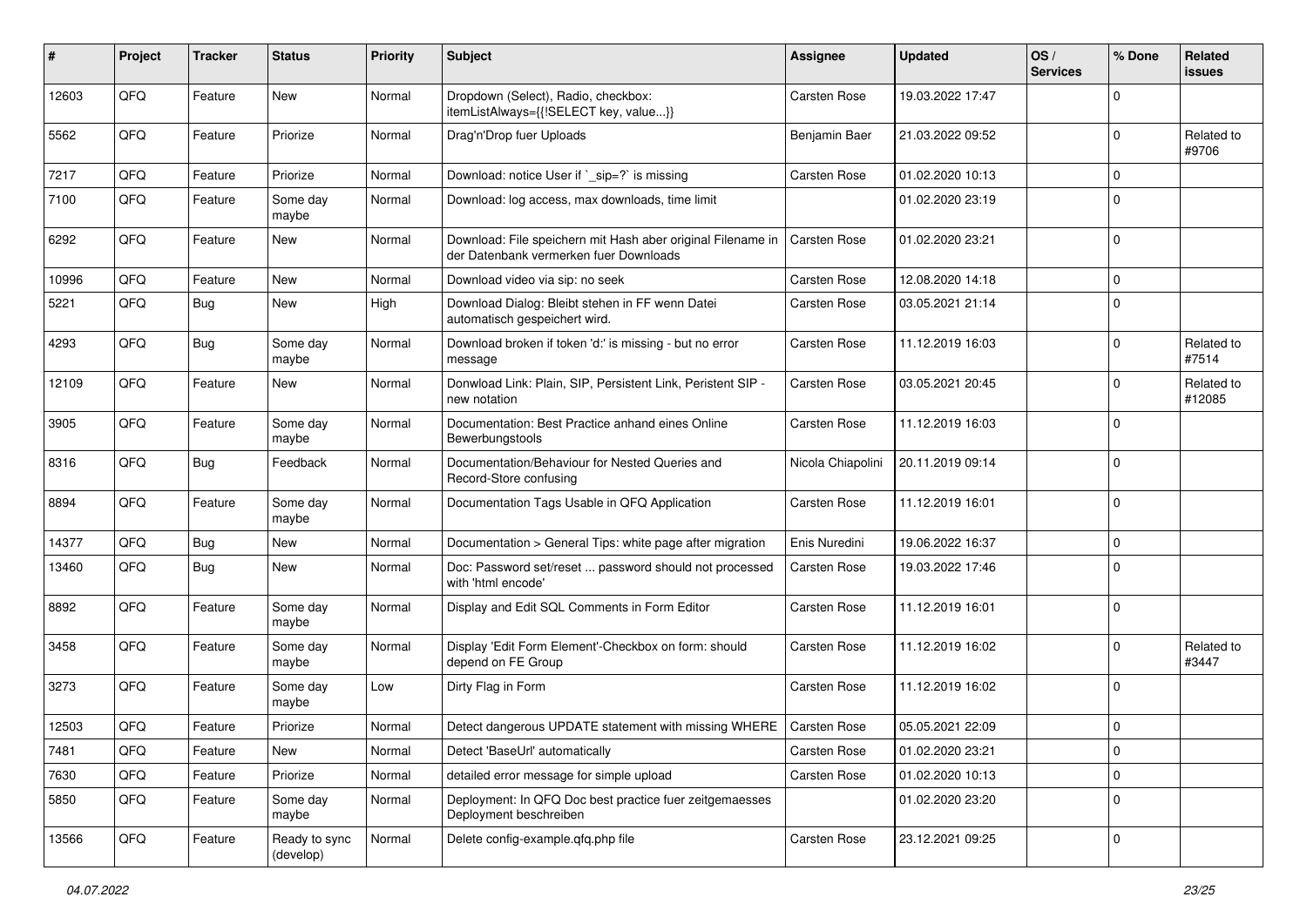| #     | Project | <b>Tracker</b> | <b>Status</b>     | <b>Priority</b> | Subject                                                                                                                                                       | Assignee            | <b>Updated</b>   | OS/<br><b>Services</b> | % Done      | Related<br><b>issues</b>                        |
|-------|---------|----------------|-------------------|-----------------|---------------------------------------------------------------------------------------------------------------------------------------------------------------|---------------------|------------------|------------------------|-------------|-------------------------------------------------|
| 9348  | QFQ     | Feature        | New               | Normal          | defaultThumbnailSize: pre render thumbnails                                                                                                                   | Carsten Rose        | 12.06.2021 09:05 |                        | $\mathbf 0$ |                                                 |
| 3331  | QFQ     | Feature        | Some day<br>maybe | Normal          | Default Tooltip fuer _page? Links: mit Form und Record ID                                                                                                     | Carsten Rose        | 11.12.2019 16:02 |                        | $\Omega$    |                                                 |
| 3130  | QFQ     | Bug            | Some day<br>maybe | Normal          | Debug Info's nicht korrekt nach 'New > Save'.                                                                                                                 | Carsten Rose        | 11.12.2019 16:03 |                        | $\Omega$    | Related to<br>#3253                             |
| 4627  | QFQ     | Feature        | Some day<br>maybe | Normal          | dbupdate: all tables - check 'create', 'modified' if it is possible<br>to change to default 'CURRENT_TIMESTAMP' and modified<br>'ON UPDATE CURRENT_TIMESTAMP' |                     | 01.02.2020 23:20 |                        | $\mathbf 0$ |                                                 |
| 6992  | QFQ     | Feature        | Some day<br>maybe | Normal          | DB exception: Syntax Highlight                                                                                                                                |                     | 11.12.2019 16:01 |                        | $\mathbf 0$ | Related to<br>#5450                             |
| 14303 | QFQ     | Bug            | ToDo              | Normal          | datetime broken with picker                                                                                                                                   | Enis Nuredini       | 17.06.2022 09:02 |                        | $\Omega$    | Related to<br>#12630                            |
| 13767 | QFQ     | Bug            | Feedback          | Normal          | date/time-picker: required shows up/down button orange                                                                                                        | Enis Nuredini       | 16.05.2022 23:16 |                        | $\mathbf 0$ |                                                 |
| 12337 | QFQ     | Feature        | Some day<br>maybe | Normal          | Database.php: better caching                                                                                                                                  | Carsten Rose        | 16.09.2021 15:10 |                        | $\Omega$    |                                                 |
| 4719  | QFQ     | Feature        | Some day<br>maybe | Normal          | Custom Message in Client in case of 'Browser tab close,<br>modification will be lost'                                                                         |                     | 01.02.2020 23:20 |                        | $\mathbf 0$ |                                                 |
| 3990  | QFQ     | Feature        | Some day<br>maybe | High            | custom class definition: add space automatically                                                                                                              | <b>Carsten Rose</b> | 03.05.2021 21:14 |                        | $\mathbf 0$ |                                                 |
| 9136  | QFQ     | Feature        | <b>New</b>        | Normal          | Create ZIP files with dynamic PDFs                                                                                                                            | <b>Carsten Rose</b> | 01.02.2020 23:22 |                        | $\mathbf 0$ |                                                 |
| 13841 | QFQ     | Feature        | New               | Normal          | Create PDF via iText - evaluate                                                                                                                               | <b>Carsten Rose</b> | 19.03.2022 17:42 |                        | 0           |                                                 |
| 13843 | QFQ     | Feature        | New               | Normal          | Create JWT via QFQ                                                                                                                                            | Carsten Rose        | 19.03.2022 17:42 |                        | $\Omega$    |                                                 |
| 10738 | QFQ     | Feature        | Some day<br>maybe | Normal          | CORS headers for external API requests                                                                                                                        |                     | 10.06.2020 14:00 |                        | $\Omega$    |                                                 |
| 8089  | QFQ     | Feature        | New               | Normal          | Copy/Paste for FormElements                                                                                                                                   | Carsten Rose        | 01.02.2020 23:22 |                        | $\mathbf 0$ |                                                 |
| 12330 | QFQ     | Feature        | New               | Normal          | Copy to input field / text area / TinyMCE                                                                                                                     | Carsten Rose        | 07.04.2021 09:01 |                        | $\mathbf 0$ |                                                 |
| 12327 | QFQ     | Bug            | New               | Normal          | Copy to clipboard: Glyphicon can not be changed                                                                                                               | Carsten Rose        | 27.12.2021 17:59 |                        | $\mathbf 0$ |                                                 |
| 4650  | QFQ     | Feature        | Some day<br>maybe | Normal          | Convert html to doc/rtf                                                                                                                                       | Carsten Rose        | 01.02.2020 23:20 |                        | $\Omega$    | Related to<br>#10704                            |
| 12714 | QFQ     | Bug            | New               | Normal          | Conversion of GIF to PDF broken when GIF contains Alpha.                                                                                                      | Carsten Rose        | 19.03.2022 17:49 |                        | $\Omega$    |                                                 |
| 8082  | QFQ     | Feature        | Priorize          | High            | Contact form without saving record                                                                                                                            | Carsten Rose        | 07.12.2021 15:20 |                        | $\Omega$    | Related to<br>#8587,<br><b>Blocks</b><br>#11850 |
| 3349  | QFQ     | <b>Bug</b>     | Some day<br>maybe | Normal          | config.qfq.ini: a) vertraegt keine '=' im Value (z.B. Passwort),<br>b) Values sollten in ticks einschliessbar sein (spaces, )                                 | Carsten Rose        | 11.12.2019 16:02 |                        | $\mathbf 0$ |                                                 |
| 4279  | QFQ     | Bug            | Some day<br>maybe | High            | config.linkVars lost                                                                                                                                          | Carsten Rose        | 03.05.2021 21:14 |                        | $\mathbf 0$ |                                                 |